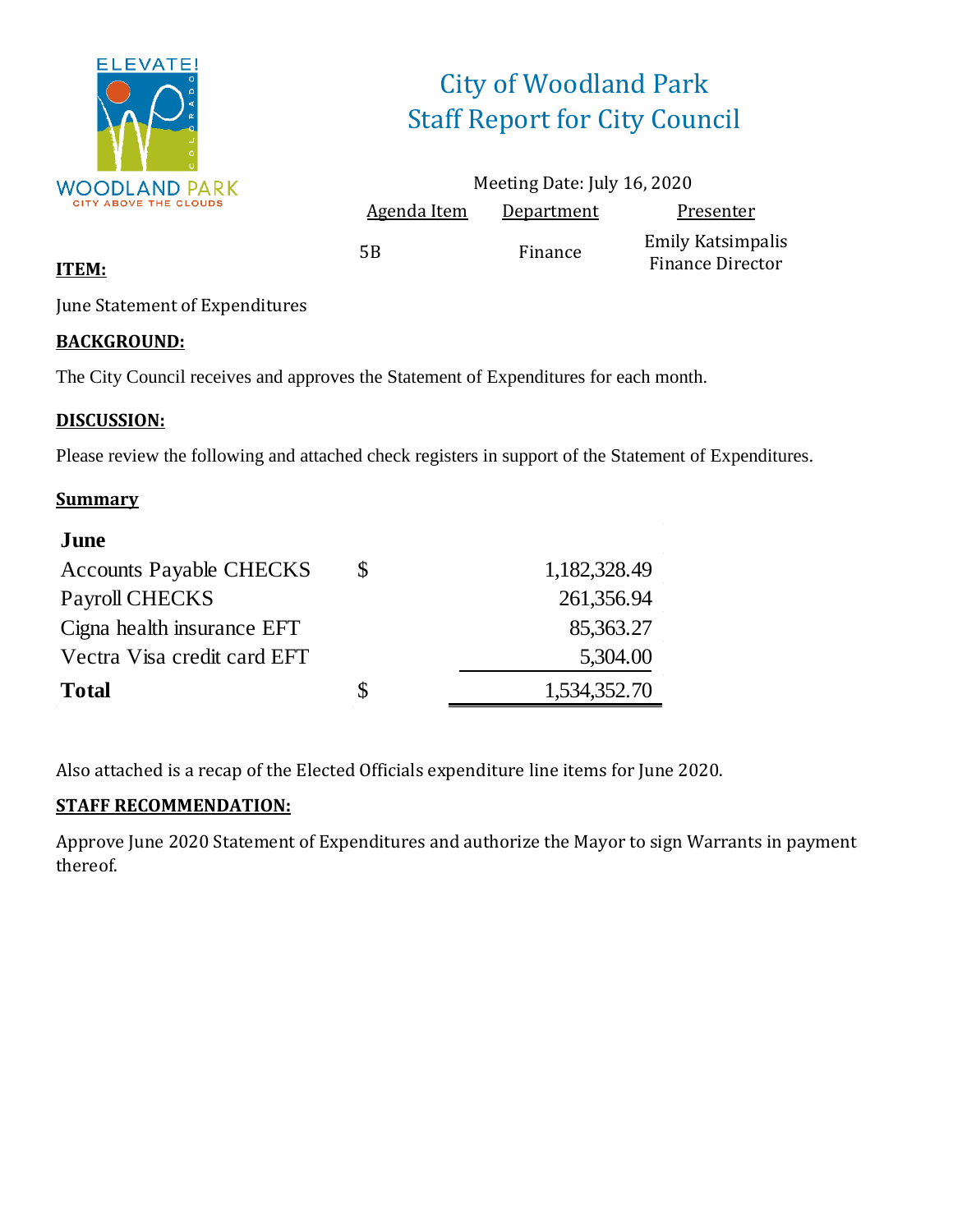# **Year End Payment Register City of Woodland Park 07.09.2020 08:15**

#### **Page 1 of 12 USER: EKAT**

| Payment      |       |                                                           |                      | Num          | Gross                      |                                   | Net                                 | Payment                 | HP |            |
|--------------|-------|-----------------------------------------------------------|----------------------|--------------|----------------------------|-----------------------------------|-------------------------------------|-------------------------|----|------------|
| Number       |       | Type   ID   Name                                          | <b>SRC</b>           | <b>INV</b>   | Amount                     | Discounts                         |                                     | Pay   Date              |    | Void Batch |
|              |       | VECTRA BANK COLORADO<br>For Bank Account:<br>$\mathbf{1}$ |                      |              |                            | ACCOUNTS PAYABLE (719)687-9246    |                                     |                         |    |            |
|              |       |                                                           |                      |              |                            |                                   |                                     |                         |    |            |
| 109945 CHK A |       | H&E EQUIPMENT SERVICES                                    | 5199                 | 2            | 12,008.00                  | 0.00                              |                                     | 12,008.00 2020-06-05    |    | 40349      |
|              |       | 2020 OKADA-ORV1000 BACKHOE<br>2020 OKADA-ORV1000 BACKHOE  | 95093454<br>95093454 |              | 12,008.00<br>12,008.00     | 0.00<br>0.00                      | 4,202.82<br>7,805.18                |                         |    |            |
|              |       |                                                           |                      |              |                            |                                   |                                     |                         |    |            |
| 109946 CHK A |       | BRIAN E. BUNDY                                            | 5208                 | 1            | 840.00                     | 0.00                              |                                     | 840.00 2020-06-05       |    | 40355      |
|              |       | Payroll 5/18-5/29/20                                      | 05292020             |              | 840.00                     | 0.00                              | 840.00                              |                         |    |            |
|              |       |                                                           |                      |              |                            |                                   |                                     |                         |    |            |
| 109947 CHK A |       | IREA                                                      | 343                  | 2            | 13,616.39                  | 0.00                              |                                     | 13,616.39 2020-06-05    |    | 40355      |
|              |       | IREA April C                                              | 052120C              |              | 13,616.39                  | 0.00                              | 1,807.79                            |                         |    |            |
|              |       | IREA April C                                              | 052120C              |              | 13,616.39                  | 0.00                              | 11,808.60                           |                         |    |            |
|              |       |                                                           |                      |              |                            |                                   |                                     |                         |    |            |
| 109948       | CHK A | NAPA AUTO PARTS                                           | 2048                 | 3            | 470.32                     | 0.00                              |                                     | 470.32 2020-06-05       |    | 40355      |
|              |       | Napa May                                                  | 53020<br>53020       |              | 470.32<br>470.32           | 0.00<br>0.00                      | 51.34<br>416.42                     |                         |    |            |
|              |       | Napa May<br>Napa May                                      | 53020                |              | 470.32                     | 0.00                              | 2.56                                |                         |    |            |
|              |       |                                                           |                      |              |                            |                                   |                                     |                         |    |            |
| 109949 CHK A |       | PIKES PEAK REGIONAL BUILDING D 4647                       |                      | -1           | 3,825.37                   | 0.00                              |                                     | 3,825.37 2020-06-05     |    | 40355      |
|              |       | PPBRD                                                     | 06012020             |              | 3,825.37                   | 0.00                              | 3,825.37                            |                         |    |            |
|              |       |                                                           |                      |              |                            |                                   |                                     |                         |    |            |
| 109950 CHK A |       | STROM KYLE                                                | 4871                 | 1            | 216.00                     | 0.00                              |                                     | 216.00 2020-06-05       |    | 40355      |
|              |       | Training Refund                                           | 33120                |              | 216.00                     | 0.00                              | 216.00                              |                         |    |            |
|              |       |                                                           |                      |              |                            |                                   |                                     |                         |    |            |
| 109951 CHK A |       | UPS STORE #1374                                           | 416                  | 2            | 133.82                     | 0.00                              |                                     | 133.82 2020-06-05       |    | 40355      |
|              |       | UPS May 2020                                              | 051820               |              | 133.82                     | 0.00                              | 105.69                              |                         |    |            |
|              |       | UPS May 2020                                              | 051820               |              | 133.82                     | 0.00                              | 28.13                               |                         |    |            |
| 109952 CHK A |       | AT&T MOBILITY LLC                                         | 5118                 | $\mathbf{1}$ | 125.63                     | 0.00                              |                                     | 125.63 2020-06-11       |    | 40379      |
|              |       | PHONE SERVICE - WPPD                                      |                      |              | 287290137930X0528202125.63 | 0.00                              | 125.63                              |                         |    |            |
|              |       |                                                           |                      |              |                            |                                   |                                     |                         |    |            |
| 109953 CHK A |       | ATTP TRANSWEST TRUCKS INC                                 | 631                  | 1            | 175.68                     | 0.00                              |                                     | 175.68 2020-06-11       |    | 40379      |
|              |       | REPAIR #32                                                | 008P107409           |              | 175.68                     | 0.00                              | 175.68                              |                         |    |            |
|              |       |                                                           |                      |              |                            |                                   |                                     |                         |    |            |
| 109954 CHK A |       | BADGER METER INC                                          | 4278                 | 4            | 2,812.36                   | 0.00                              |                                     | 2,812.36 2020-06-11     |    | 40379      |
|              |       | Badger Meter                                              | 1364294              |              | 918.06                     | 0.00                              | 918.06                              |                         |    |            |
|              |       | Badger Meter                                              | 1364295              |              | 956.82                     | 0.00                              | 956.82                              |                         |    |            |
|              |       | PARTS                                                     | 1364502              |              | 78.83                      |                                   | 0.00 78.83                          |                         |    |            |
|              |       | Badger Meter                                              | 1364750              |              | 858.65                     |                                   | 0.00<br>858.65                      |                         |    |            |
|              |       | 109955 CHK A BILL'S EQUIPMENT & SUPPLY, INC 1728 1        |                      |              | 978.00                     | 0.00                              |                                     | 978.00 2020-06-11 40379 |    |            |
|              |       | BOOM LIFT                                                 | 408378               |              | 978.00                     | 0.00                              | 978.00                              |                         |    |            |
|              |       |                                                           |                      |              |                            |                                   |                                     |                         |    |            |
|              |       | 109956 CHK A BIRCHAM'S                                    | 75 1                 |              | 639.81                     | 0.00                              |                                     | 639.81 2020-06-11 40379 |    |            |
|              |       | 04/2020-08/2020 USAGE 315586 639.81                       |                      |              |                            |                                   | 0.00<br>639.81                      |                         |    |            |
|              |       |                                                           |                      |              |                            |                                   |                                     |                         |    | .          |
|              |       | 109957 CHK A BLAZER ELECTRIC SUPPLY OF COLO 4830 1        |                      |              |                            | 27.62                             | 0.00                                | 27.62 2020-06-11 40379  |    |            |
|              |       | LATE CHARGE                                               |                      |              | S002050887.001 27.62       | 0.00                              | 27.62                               |                         |    |            |
|              |       | 109958 CHK A BUSINESS SOLUTIONS GROUP                     | 2504 2               |              | 611.39                     | 0.00                              |                                     | 611.39 2020-06-11 40379 |    |            |
|              |       |                                                           | 15260                |              | 611.39                     | 0.00                              | 397.40                              |                         |    |            |
|              |       | UTILITY BILLING POSTCARDS<br>UTILITY BILLING POSTCARDS    | 15260                |              | 611.39                     | 0.00                              | 213.99                              |                         |    |            |
|              |       |                                                           |                      |              |                            |                                   |                                     |                         |    |            |
|              |       | 109959 CHK A CARQUEST AUTO PARTS                          | 582 1                |              | 6.89                       |                                   | 0.00                                | 6.89 2020-06-11         |    | 40379      |
|              |       | 05/2020 CHARGES                                           | 53120                |              | 6.89                       | 0.00                              | 6.89                                |                         |    |            |
|              |       |                                                           |                      |              |                            | --------------------------------- | ----------------------------------- |                         |    |            |
|              |       | 109960 CHK A CDW GOVERNMENT, INC.                         |                      |              | 2302 1<br>187.73           | 0.00                              |                                     | 187.73 2020-06-11       |    | 40379      |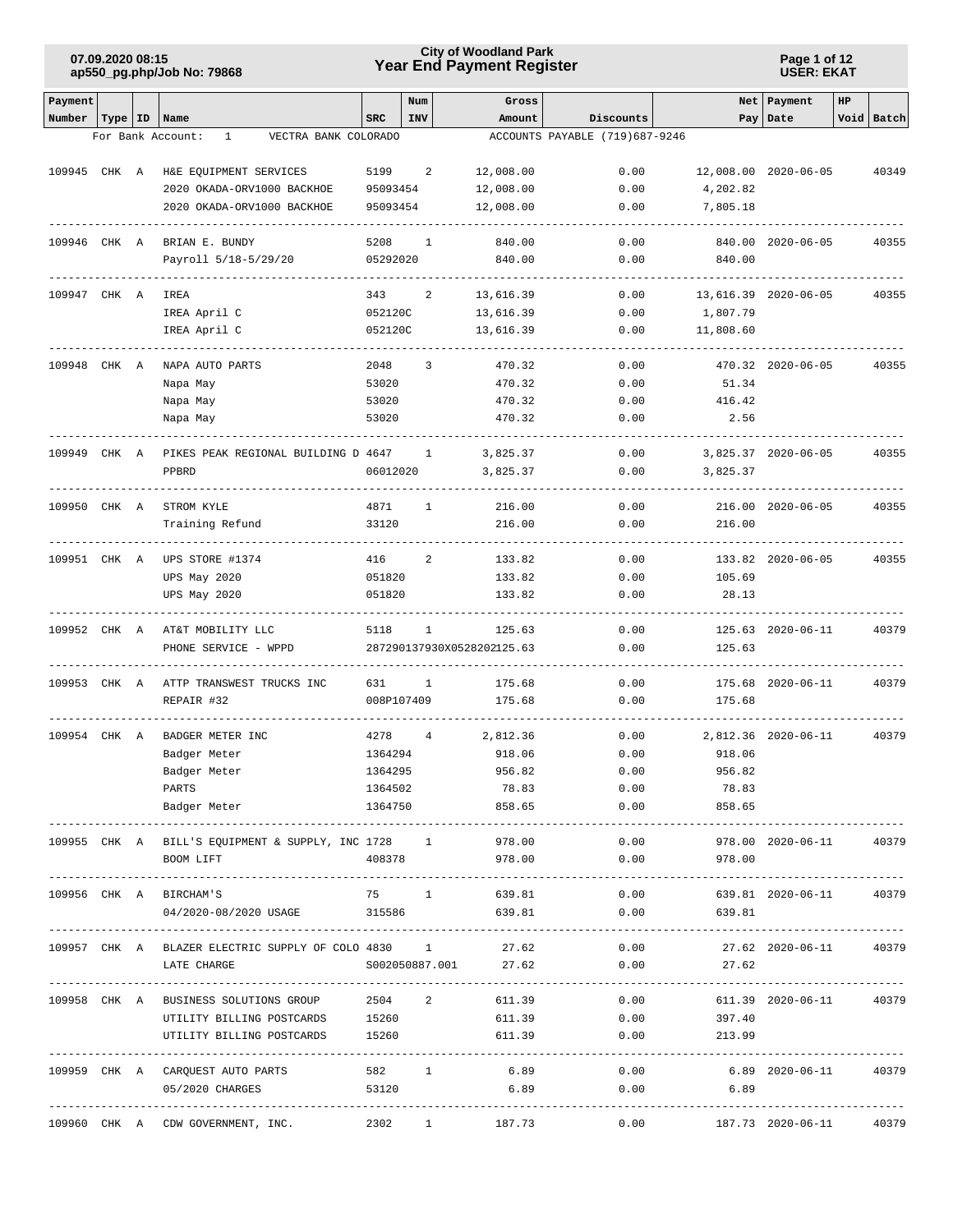# **Year End Payment Register City of Woodland Park 07.09.2020 08:15**

**Page 2 of 12 USER: EKAT**

| Payment      |           |                                                        |                      | Num             | Gross              |              |                            | Net   Payment       | HP |            |
|--------------|-----------|--------------------------------------------------------|----------------------|-----------------|--------------------|--------------|----------------------------|---------------------|----|------------|
| Number       | Type   ID | Name                                                   | SRC                  | INV             | Amount             | Discounts    |                            | Pay   Date          |    | Void Batch |
|              |           | PRO DOCK                                               | XVT8726              |                 | 187.73             | 0.00         | 187.73                     |                     |    |            |
|              |           |                                                        |                      |                 |                    |              |                            |                     |    |            |
| 109961 CHK A |           | CINTAS CORPORATION NO 2                                | 4977                 | 2               | 123.60             | 0.00         |                            | 123.60 2020-06-11   |    | 40379      |
|              |           | UNIFORMS - FLEET                                       | 4050597670           |                 | 61.80              | 0.00         | 61.80                      |                     |    |            |
|              |           | UNIFORMS - FLEET                                       | 4051183748           |                 | 61.80              | 0.00         | 61.80                      |                     |    |            |
| 109962 CHK A |           | CINTAS FIRE PROTECTION                                 | 3604 4               |                 | 3,832.50           | 0.00         |                            | 3,832.50 2020-06-11 |    | 40379      |
|              |           | ALARM SYSTEM & MONITORING-UPCC OF47045827              |                      |                 | 1,649.50           | 0.00         | 1,649.50                   |                     |    |            |
|              |           | ALARM SYSTEM & MONITORING-UPCC OF47045841              |                      |                 | 1,649.50           | 0.00         | 1,649.50                   |                     |    |            |
|              |           | INSPECTION BACKFLOW ASSEMBLIES OF47045866              |                      |                 | 250.00             | 0.00         | 250.00                     |                     |    |            |
|              |           | ALARM SYSTEM - WAC                                     | OF47045922           |                 | 283.50             | 0.00         | 283.50                     |                     |    |            |
|              |           |                                                        |                      |                 |                    |              |                            |                     |    |            |
| 109963 CHK A |           | DOCUMART COPIES & PRINTING                             | 3252                 | 3               | 195.41             | 0.00         |                            | 195.41 2020-06-11   |    | 40379      |
|              |           | BUS. CARDS - WPPD                                      | 362894               |                 | 25.00              | 0.00         | 25.00                      |                     |    |            |
|              |           | BUSINESS CARDS-BROWN                                   | 362900               |                 | 20.00              | 0.00         | 20.00                      |                     |    |            |
|              |           | 2020 WATER QUALITY TEST                                | 362937               |                 | 150.41             | 0.00         | 150.41                     |                     |    |            |
| 109964 CHK A |           | DYEKMAN TROPHIES, INC.                                 | 232                  | 1               | 42.47              | 0.00         |                            | 42.47 2020-06-11    |    | 40379      |
|              |           | SERVICE AWARDS - RAMIREZ                               | 80847                |                 | 42.47              | 0.00         | 42.47                      |                     |    |            |
|              |           |                                                        |                      |                 |                    |              |                            |                     |    |            |
| 109965 CHK A |           | ELM AVE GREENHOUSES - VICKY LI 4965                    |                      | $\frac{1}{2}$   | 4,318.00           | 0.00         |                            | 4,318.00 2020-06-11 |    | 40379      |
|              |           | SEASONAL BEDDING FLOWERS                               | 05202020             |                 | 4,318.00           | 0.00         | 4,318.00                   |                     |    |            |
|              |           | 109966 CHK A FARIS MACHINERY CO.                       | 1712                 | $\mathbf{1}$    |                    | 0.00         |                            |                     |    |            |
|              |           |                                                        | H00499               |                 | 397,974.00         |              | 397,974.00 2020-06-11      |                     |    | 40379      |
|              |           | SEWER TRUCK                                            |                      |                 | 397,974.00         | 0.00         | 397,974.00                 |                     |    |            |
| 109967 CHK A |           | FOXWORTH-GALBRAITH LUMBER CO                           | 96 —                 | $4\overline{ }$ | 734.72             | 0.00         |                            | 734.72 2020-06-11   |    | 40379      |
|              |           | 05/2020 CHARGES                                        | 53120                |                 | 734.72             | 0.00         | 298.80                     |                     |    |            |
|              |           | 05/2020 CHARGES                                        | 53120                |                 | 734.72             | 0.00         | 386.59                     |                     |    |            |
|              |           | 05/2020 CHARGES                                        | 53120                |                 | 734.72             | 0.00         | 42.99                      |                     |    |            |
|              |           | 05/2020 CHARGES                                        | 53120                |                 | 734.72             | 0.00         | 6.34                       |                     |    |            |
|              |           |                                                        |                      |                 |                    |              |                            | 1,002.02 2020-06-11 |    |            |
| 109968 CHK A |           | GAZETTE, THE<br>UPCC-COMMUNITY ENGAGEMENT              | 276 — 17<br>03312020 | 2               | 1,002.02<br>950.00 | 0.00<br>0.00 | 950.00                     |                     |    | 40379      |
|              |           | LEGAL NOTICE                                           | 05312020             |                 | 52.02              | 0.00         | 52.02                      |                     |    |            |
|              |           |                                                        |                      |                 |                    |              |                            |                     |    |            |
| 109969 CHK A |           | GRAINGER INC.                                          | 282                  | 2               | 371.33             | 0.00         |                            | 371.33 2020-06-11   |    | 40379      |
|              |           | SUPPLIES - WWTP                                        |                      |                 | 9527560099 24.78   | 0.00         | 24.78                      |                     |    |            |
|              |           | FILTER - WWTP                                          | 9535056817           |                 | 346.55             | 0.00         | 346.55                     |                     |    |            |
|              |           | ---------------                                        |                      |                 |                    |              |                            |                     |    |            |
|              |           | 109970 CHK A HARRISON'S INK                            |                      | 1659 1          | 872.40             | 0.00         |                            | 872.40 2020-06-11   |    | 40379      |
|              |           | SUMMONS NOTICES                                        | $05 - 016$           |                 | 872.40             | 0.00         | 872.40                     |                     |    |            |
|              |           | 109971 CHK A HAYNES MECHANICAL SYSTEMS                 | 3359                 | $2^{\circ}$     | 5,363.00           | 0.00         |                            | 5,363.00 2020-06-11 |    | 40379      |
|              |           | Client Service/Maint Agreement SRVCE000083302 2,238.00 |                      |                 |                    |              | $0.00$ 2,238.00            |                     |    |            |
|              |           | Client Service/Maint Agreement SRVCE000083303          |                      |                 | 3,125.00           | 0.00         | 3,125.00                   |                     |    |            |
|              |           | ----------------------------                           |                      |                 | -----------------  |              |                            |                     |    |            |
| 109972 CHK A |           | IREA                                                   |                      | 343 3           | 6,295.32           | 0.00         |                            | 6,295.32 2020-06-11 |    | 40379      |
|              |           | 04/2020 CHARGES                                        | 060120A              |                 | 6,295.32           | 0.00         | 45.65                      |                     |    |            |
|              |           | 04/2020 CHARGES                                        | 060120A              |                 | 6,295.32           | 0.00         | 5,665.12                   |                     |    |            |
|              |           | 04/2020 CHARGES                                        | 060120A              |                 | 6,295.32           | 0.00         | 584.55                     |                     |    |            |
|              |           | 109973 CHK A J&M DISPLAYS INC                          |                      | 4675 1          | 6,000.00           |              | $0.00$ 6,000.00 2020-06-11 |                     |    | 40379      |
|              |           | July 4th Fireworks                                     | 53837                |                 | 6,000.00           | 0.00         | 6,000.00                   |                     |    |            |
|              |           |                                                        |                      |                 | ---------          |              |                            |                     |    |            |
|              |           | 109974 CHK A JDS - HYDRO CONSULTANTS, INC. 2894 1      |                      |                 | 2,790.00           | 0.00         |                            | 2,790.00 2020-06-11 |    | 40379      |
|              |           | SUNNYWOOD PUMP STATION                                 | 10916-13             |                 | 2,790.00           | 0.00         | 2,790.00                   |                     |    |            |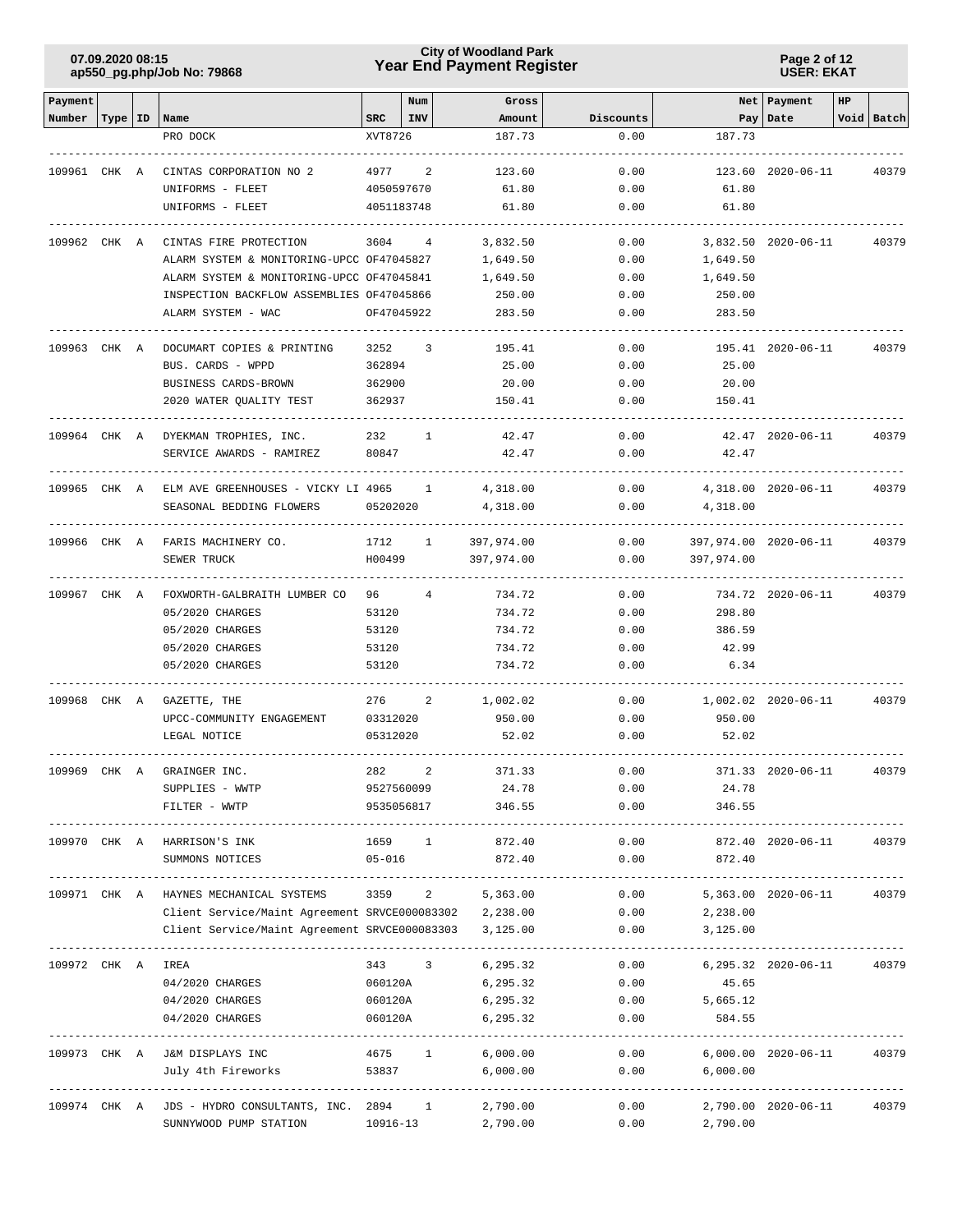# **Year End Payment Register City of Woodland Park 07.09.2020 08:15**

**Page 3 of 12 USER: EKAT**

| Payment      |           |                                     |                        | Num            | Gross                      |              |                    | Net Payment            | HP |            |
|--------------|-----------|-------------------------------------|------------------------|----------------|----------------------------|--------------|--------------------|------------------------|----|------------|
| Number       | Type   ID | Name                                | <b>SRC</b>             | INV            | Amount                     | Discounts    | Pay                | Date                   |    | Void Batch |
|              |           |                                     |                        |                |                            |              |                    |                        |    |            |
| 109975 CHK A |           | KARTCO SAFETY, LLC                  | 3645                   | 1              | 877.10                     | 0.00         |                    | 877.10 2020-06-11      |    | 40379      |
|              |           | REPAIR - WPPD                       | 11471                  |                | 877.10                     | 0.00         | 877.10             |                        |    |            |
|              |           |                                     |                        |                |                            |              |                    |                        |    |            |
| 109976 CHK A |           | KROGER-KING SOOPERS CUST CHGS 145   |                        | $\mathbf{1}$   | 25.99                      | 0.00         |                    | 25.99 2020-06-11       |    | 40379      |
|              |           | 05/2020 CHARGES                     | 52320                  |                | 25.99                      | 0.00         | 25.99              |                        |    |            |
|              |           |                                     |                        |                |                            |              |                    |                        |    |            |
| 109977 CHK A |           | KS STATEBANK                        | 5217                   | $\mathbf{1}$   | 377.98                     | 0.00         |                    | 377.98 2020-06-11      |    | 40379      |
|              |           | COPIER CONTRACT                     | 05202020               |                | 377.98                     | 0.00         | 377.98             |                        |    |            |
|              |           |                                     |                        |                |                            |              |                    |                        |    |            |
| 109978       | CHK A     | L.N. CURTIS & SONS                  | 5123                   | 5              | 212.37                     | 0.00         |                    | 212.37 2020-06-11      |    | 40379      |
|              |           | UNIFORM - WPPD                      | INV386051              |                | 156.60                     | 0.00         | 156.60             |                        |    |            |
|              |           | UNIFORM - WPPD                      | INV387856              |                | 12.50<br>5.30              | 0.00         | 12.50              |                        |    |            |
|              |           | UNIFORM - WPPD<br>UNIFORM - WPPD    | INV387857<br>INV387858 |                | 5.30                       | 0.00<br>0.00 | 5.30<br>5.30       |                        |    |            |
|              |           | UNIFORM - WPPD                      | INV390064              |                | 32.67                      | 0.00         | 32.67              |                        |    |            |
|              |           |                                     |                        |                |                            |              |                    |                        |    |            |
| 109979 CHK A |           | LAWSON PRODUCTS, INC.               | 2935                   | 1              | 712.80                     | 0.00         |                    | 712.80 2020-06-11      |    | 40379      |
|              |           | HAND SANITIZER                      | 9307590451             |                | 712.80                     | 0.00         | 712.80             |                        |    |            |
|              |           |                                     |                        |                |                            |              |                    |                        |    |            |
| 109980 CHK A |           | LSC TRANSPORTATION CONSULTANTS 4837 |                        | 1              | 973.75                     | 0.00         |                    | 973.75 2020-06-11      |    | 40379      |
|              |           | HWY 67 TRAFFIC STUDY                | 58484                  |                | 973.75                     | 0.00         | 973.75             |                        |    |            |
|              |           |                                     |                        |                |                            |              |                    |                        |    |            |
| 109981 CHK A |           | DARRIN TANGEMAN                     | $1 \quad$              | $\mathbf{1}$   | 132.00                     | 0.00         |                    | 132.00 2020-06-11      |    | 40379      |
|              |           | CML REIMBURSEMENT                   | 05192020               |                | 132.00                     | 0.00         | 132.00             |                        |    |            |
|              |           |                                     |                        |                |                            |              |                    |                        |    |            |
| 109982 CHK A |           | ROBERT MULL                         | $1 \qquad \qquad$      | <sup>1</sup>   | 45.00                      | 0.00         |                    | 45.00 2020-06-11       |    | 40379      |
|              |           | UTILITY REFUND                      | 1702.02                |                | 45.00                      | 0.00         | 45.00              |                        |    |            |
|              |           |                                     |                        |                |                            |              |                    |                        |    |            |
| 109983 CHK A |           | KAREN COOPER                        | $1 \qquad \qquad$      | $\overline{1}$ | 8.65                       | 0.00         |                    | 8.65 2020-06-11        |    | 40379      |
|              |           | UTILITY REFUND                      | 2061.01                |                | 8.65                       | 0.00         | 8.65               |                        |    |            |
|              |           |                                     |                        |                |                            |              |                    |                        |    |            |
| 109984 CHK A |           | ANGIE ROMERO                        | $\mathbf{1}$           | $\mathbf{1}$   | 52.00                      | 0.00         |                    | 52.00 2020-06-11       |    | 40379      |
|              |           | REFUND - P&R                        | 21227602               |                | 52.00                      | 0.00         | 52.00              |                        |    |            |
|              |           |                                     |                        |                |                            |              |                    |                        |    |            |
| 109985 CHK A |           | CHARLEI KOONCE                      | $1 \quad \Box$         | 1              | 89.00                      | 0.00         |                    | 89.00 2020-06-11       |    | 40379      |
|              |           | REFUND - P&R                        | 21227804               |                | 89.00                      | 0.00         | 89.00              |                        |    |            |
|              |           | 109986 CHK A JACKIE HOOD            |                        |                | 89.00<br>$1 \quad 1 \quad$ | 0.00         |                    | 89.00 2020-06-11 40379 |    |            |
|              |           | REFUND - P&R                        | 21230193               |                | 89.00                      | 0.00         | 89.00              |                        |    |            |
|              |           |                                     |                        |                |                            |              |                    |                        |    |            |
|              |           | 109987 CHK A LARRY WEED             | $1 \quad 1$            |                | 89.00                      | 0.00         |                    | 89.00 2020-06-11       |    | 40379      |
|              |           | REFUND - P&R                        | 21230444               |                | 89.00                      | 0.00         | 89.00              |                        |    |            |
|              |           |                                     |                        |                |                            |              |                    |                        |    |            |
|              |           | 109988 CHK A CATHY DAVIS            | $1 \qquad \qquad 1$    |                | 11.03                      | 0.00         | $11.03$ 2020-06-11 |                        |    | 40379      |
|              |           | UTILITY REFUND                      | 2174.03                |                | 11.03                      | 0.00         | 11.03              |                        |    |            |
|              |           |                                     |                        |                |                            |              | -------------      |                        |    |            |
|              |           | 109989 CHK A SHANNON DOVE           | $1 \qquad \qquad 3$    |                | 63.88                      | 0.00         |                    | 63.88 2020-06-11       |    | 40379      |
|              |           | UTILITY REFUND                      | 4040.32                |                | 63.88                      | 0.00         | 33.35              |                        |    |            |
|              |           | UTILITY REFUND                      | 4040.32                |                | 63.88                      | 0.00         | 2.14               |                        |    |            |
|              |           | UTILITY REFUND                      | 4040.32                |                | 63.88                      | 0.00         | 28.39              |                        |    |            |
|              |           |                                     |                        |                |                            |              |                    |                        |    |            |
|              |           | 109990 CHK A JOE WAGNER             | $1 \quad 1$            |                | 40.42                      |              | 0.00               | 40.42 2020-06-11       |    | 40379      |
|              |           | UNIFORM REIMBURSEMENT 42220         |                        |                | 40.42                      | 0.00         | 40.42              |                        |    |            |
|              |           |                                     |                        |                |                            |              |                    |                        |    |            |
|              |           | 109991 CHK A AMANDA KERRIGAN        | $1 \qquad \qquad$      | $\mathbf{1}$   | 57.00                      | 0.00         |                    | 57.00 2020-06-11       |    | 40379      |
|              |           | REFUND - P&R                        | 493                    |                | 57.00                      | 0.00         | 57.00              |                        |    |            |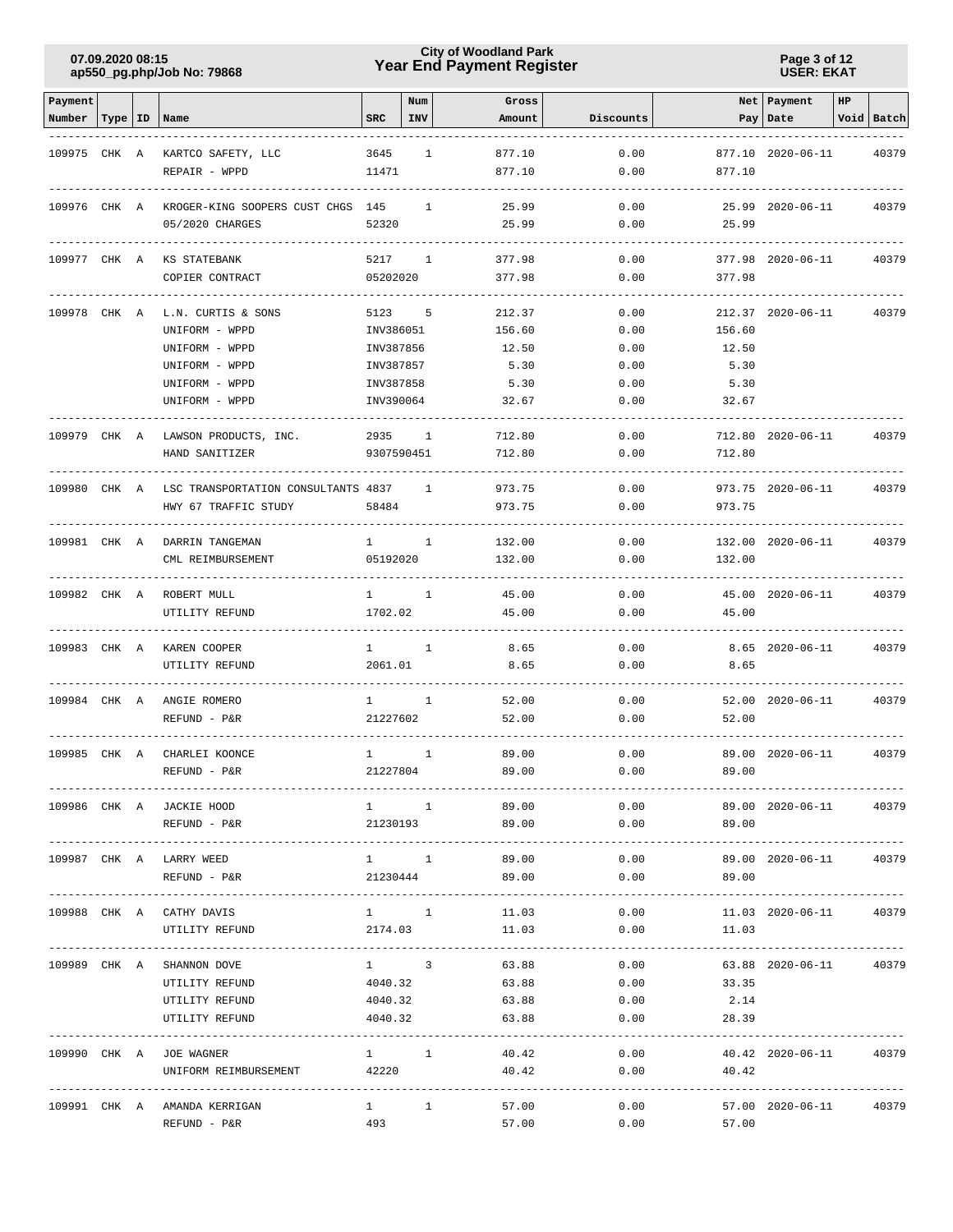# **Year End Payment Register City of Woodland Park 07.09.2020 08:15**

**Page 4 of 12 USER: EKAT**

| Payment      |           |                                        |              | Num          | Gross                   |           |                                          | Net   Payment              | $_{\rm HP}$ |            |
|--------------|-----------|----------------------------------------|--------------|--------------|-------------------------|-----------|------------------------------------------|----------------------------|-------------|------------|
| Number       | Type   ID | Name                                   | <b>SRC</b>   | INV          | Amount                  | Discounts | Pay                                      | Date                       |             | Void Batch |
|              |           |                                        |              |              |                         |           |                                          |                            |             |            |
| 109992       | CHK A     | MEGAN DIMENZA                          | $\mathbf{1}$ | $\mathbf{1}$ | 47.00                   | 0.00      |                                          | 47.00 2020-06-11           |             | 40379      |
|              |           | REFUND - P&R                           | 494          |              | 47.00                   | 0.00      | 47.00                                    |                            |             |            |
|              |           |                                        |              |              |                         |           |                                          |                            |             |            |
| 109993 CHK A |           | <b>JENNIFER HAYNES</b>                 | $\mathbf{1}$ | $\mathbf{1}$ | 190.00                  | 0.00      | 190.00                                   | 2020-06-11                 |             | 40379      |
|              |           | REFUND - WAC                           | 495          |              | 190.00                  | 0.00      | 190.00                                   |                            |             |            |
|              |           |                                        |              |              |                         |           |                                          |                            |             |            |
| 109994       | CHK A     | GINA HOLDER                            | $\mathbf{1}$ | $\mathbf{1}$ | 130.00                  | 0.00      |                                          | 130.00 2020-06-11          |             | 40379      |
|              |           | REFUND - WAC                           | 496          |              | 130.00                  | 0.00      | 130.00                                   |                            |             |            |
| 109995       | CHK A     | KERIANN SLENICKA                       | $\mathbf{1}$ | 1            | 120.00                  | 0.00      |                                          | 120.00 2020-06-11          |             | 40379      |
|              |           | REFUND - P&R                           | 497          |              | 120.00                  | 0.00      | 120.00                                   |                            |             |            |
|              |           |                                        |              |              |                         |           |                                          |                            |             |            |
| 109996       | CHK A     | BRANDI CHISM                           | $\mathbf{1}$ | 1            | 89.00                   | 0.00      |                                          | 89.00 2020-06-11           |             | 40379      |
|              |           | REFUND - P&R                           | 498          |              | 89.00                   | 0.00      | 89.00                                    |                            |             |            |
|              |           |                                        |              |              |                         |           |                                          |                            |             |            |
| 109997 CHK A |           | DAVID MOORE                            | $\mathbf{1}$ | $\mathbf{1}$ | 89.00                   | 0.00      |                                          | 89.00 2020-06-11           |             | 40379      |
|              |           | REFUND - P&R                           | 499          |              | 89.00                   | 0.00      | 89.00                                    |                            |             |            |
|              |           |                                        |              |              |                         |           |                                          |                            |             |            |
| 109998 CHK A |           | CINDY HUGHES                           | $\mathbf{1}$ | $\mathbf{1}$ | 89.00                   | 0.00      |                                          | 89.00 2020-06-11           |             | 40379      |
|              |           | REFUND - P&R                           | 500          |              | 89.00                   | 0.00      | 89.00                                    |                            |             |            |
|              |           |                                        |              |              |                         |           |                                          |                            |             |            |
| 109999 CHK A |           | ELY WILSON                             | $\mathbf{1}$ | $\mathbf{1}$ | 89.00                   | 0.00      |                                          | 89.00 2020-06-11           |             | 40379      |
|              |           | REFUND - P&R                           | 501          |              | 89.00                   | 0.00      | 89.00                                    |                            |             |            |
|              |           |                                        |              |              |                         |           |                                          |                            |             |            |
| 110000 CHK A |           | TIM LEEDY                              | $\mathbf{1}$ | $\mathbf{1}$ | 5.80                    | 0.00      |                                          | 5.80 2020-06-11            |             | 40379      |
|              |           | UTILITY REFUND                         | 5813.03      |              | 5.80                    | 0.00      | 5.80                                     |                            |             |            |
| 110001 CHK A |           | NATIONAL ALLIANCE/YOUTH SPORTS 3249    |              | 1            | 215.00                  | 0.00      |                                          | 215.00 2020-06-11          |             |            |
|              |           | SMART BASEBALL KIT                     | 30823        |              | 215.00                  | 0.00      | 215.00                                   |                            |             | 40379      |
|              |           |                                        |              |              |                         |           |                                          |                            |             |            |
| 110002       | CHK A     | NORTHSTAR CHEMICAL CO. INC.            | 2569         | 1            | 847.09                  | 0.00      |                                          | 847.09 2020-06-11          |             | 40379      |
|              |           | CUSTODIAL SUPPLIES - B&G               | 7830         |              | 847.09                  | 0.00      | 847.09                                   |                            |             |            |
|              |           |                                        |              |              |                         |           |                                          |                            |             |            |
| 110003       | CHK A     | O'REILLY AUTOMOTIVE STORES, IN 4531    |              | 1            | 273.22                  | 0.00      |                                          | 273.22 2020-06-11          |             | 40379      |
|              |           | 05/2020 CHARGES                        | 52820        |              | 273.22                  | 0.00      | 273.22                                   |                            |             |            |
|              |           |                                        |              |              |                         |           |                                          |                            |             |            |
|              |           | 110004 CHK A PEAK INTERNET             |              | $3141$ 6     | 19,291.79               | 0.00      |                                          | 19,291.79 2020-06-11 40379 |             |            |
|              |           | 06/2020 CHARGES                        | 132679       |              | 15,806.36               | 0.00      | 800.00                                   |                            |             |            |
|              |           | 06/2020 CHARGES                        | 132679       |              | 15,806.36               | 0.00      | 800.00                                   |                            |             |            |
|              |           | 06/2020 CHARGES                        | 132679       |              | 15,806.36               | 0.00      | 13,049.88                                |                            |             |            |
|              |           | 06/2020 CHARGES                        | 132679       |              | 15,806.36               | 0.00      | 1,156.48                                 |                            |             |            |
|              |           | 06/2020 CHARGES                        | 1332680      |              | 3,425.48                | 0.00      | 3,425.48                                 |                            |             |            |
|              |           | 06/2020 CHARGES                        | 315583       |              | 59.95                   | 0.00      | 59.95                                    |                            |             |            |
|              |           |                                        |              |              |                         |           |                                          |                            |             |            |
|              |           | 110005 CHK A PHIL LONG FORD            |              |              | 504 1 119.82            | 0.00      |                                          | 119.82 2020-06-11          |             | 40379      |
|              |           | REPAIR #11                             | 495689       |              | 119.82                  | 0.00      | 119.82                                   |                            |             |            |
|              |           |                                        |              |              |                         |           |                                          |                            |             |            |
|              |           | 110006 CHK A REXEL USA, INC            |              |              | 2818 1 1,020.80         |           | $0.00$ 1,020.80 2020-06-11 40379         |                            |             |            |
|              |           | EQUIPMENT - WWTP                       |              |              | S127829383.001 1,020.80 | 0.00      | 1,020.80                                 |                            |             |            |
|              |           |                                        |              |              |                         |           |                                          |                            |             |            |
|              |           | 110007 CHK A SCHUMACHER'S<br>REPAIR    |              | 67561 200    | 561 1 90.00<br>90.00    |           | $0.00$ 90.00 2020-06-11<br>0.00<br>90.00 |                            |             | 40379      |
|              |           |                                        |              |              |                         |           |                                          |                            |             |            |
|              |           | 110008 CHK A SGS ACCUTEST INC.         |              |              | 4859 6 1,305.00         |           | $0.00$ 1,305.00 2020-06-11               |                            |             | 40379      |
|              |           | 03/2020 WATER QUALITY TEST 52160118302 |              |              | 217.50                  | 0.00      | 217.50                                   |                            |             |            |
|              |           | 03/2020 WATER QUALITY TESTS            |              | 52160118534  | 217.50                  | 0.00      | 217.50                                   |                            |             |            |
|              |           |                                        |              |              |                         |           |                                          |                            |             |            |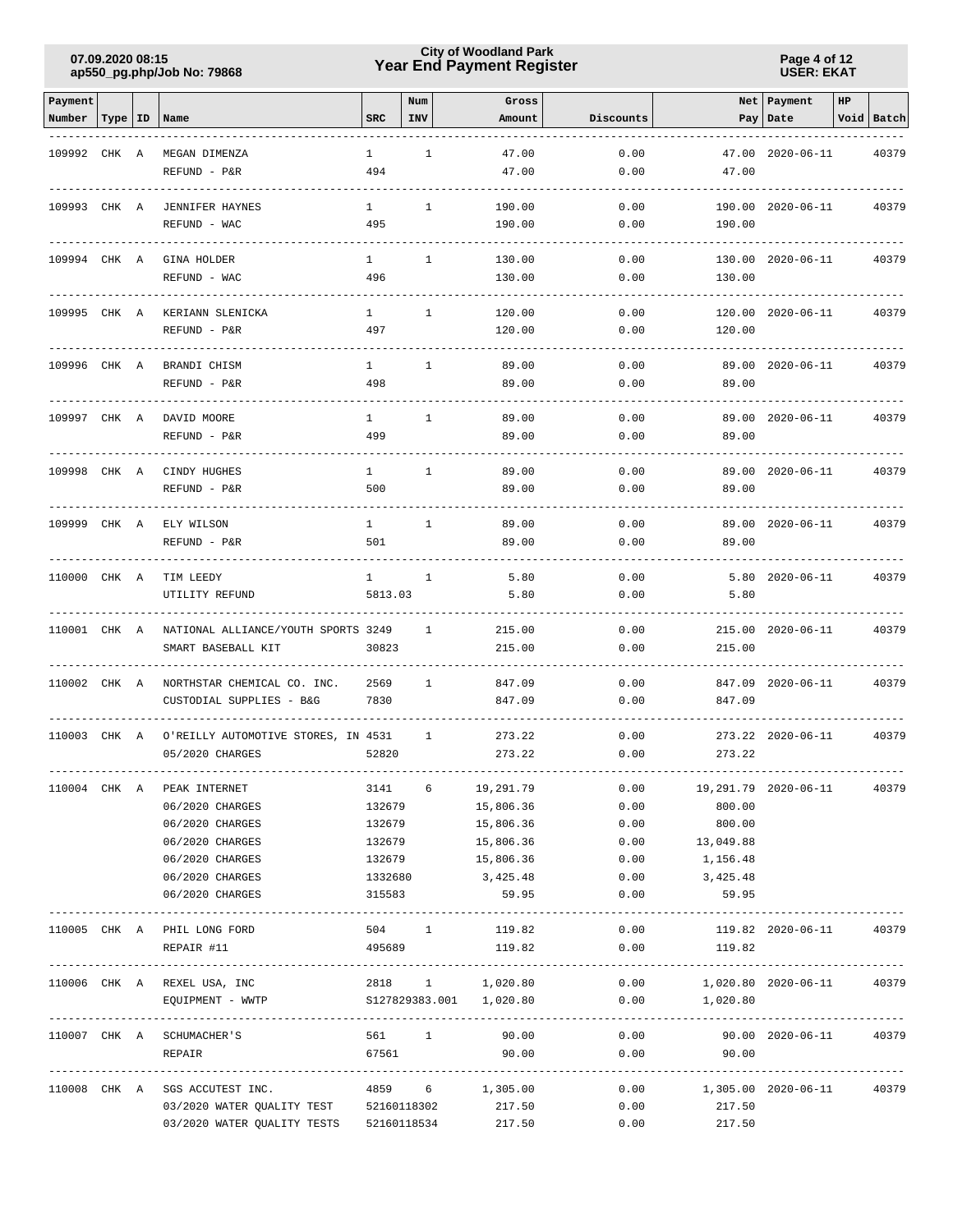# **Year End Payment Register City of Woodland Park 07.09.2020 08:15**

**Page 5 of 12 USER: EKAT**

| Payment      |           |                                                |            | Num          | Gross            |           |                                                | Net Payment          | HP |            |
|--------------|-----------|------------------------------------------------|------------|--------------|------------------|-----------|------------------------------------------------|----------------------|----|------------|
| Number       | Type   ID | Name                                           | SRC        | <b>INV</b>   | Amount           | Discounts |                                                | Pay   Date           |    | Void Batch |
|              |           | 02/2020 WATER QUALITY TEST                     |            | 52160118584  | 217.50           | 0.00      | 217.50                                         |                      |    |            |
|              |           | 04/2020 WATER QUALITY TEST                     |            | 52160118771  | 217.50           | 0.00      | 217.50                                         |                      |    |            |
|              |           | 02/2020 WATER QUALITY TEST                     |            | 52160118784  | 217.50           | 0.00      | 217.50                                         |                      |    |            |
|              |           | 04/2020 WATER QUALITY TEST                     |            | 52160119184  | 217.50           | 0.00      | 217.50                                         |                      |    |            |
|              |           | 110009 CHK A SHERWIN-WILLIAMS                  | 1890       | 3            | 935.50           | 0.00      |                                                | 935.50 2020-06-11    |    | 40379      |
|              |           | PAINT - STREETS                                | 6587-3     |              | 261.00           | 0.00      | 261.00                                         |                      |    |            |
|              |           | PAINT                                          | $9259 - 2$ |              | 348.00           | 0.00      | 348.00                                         |                      |    |            |
|              |           | PAINT - STREETS                                | 9422-6     |              | 326.50           | 0.00      | 326.50                                         |                      |    |            |
| 110010 CHK A |           | STANLEY CONVERGENT SECURITY SO 4042 3          |            |              | 356.72           | 0.00      |                                                | 356.72 2020-06-11    |    | 40379      |
|              |           | 07/2020 QUONSET                                | 17527562   |              | 75.00            | 0.00      | 75.00                                          |                      |    |            |
|              |           | 07/2020 MAIN BLDG                              | 17528455   |              | 172.72           | 0.00      | 172.72                                         |                      |    |            |
|              |           | 07/2020 FLEET                                  | 17529801   |              | 109.00           | 0.00      | 109.00                                         |                      |    |            |
| 110011 CHK A |           | TELLER COUNTY WASTE                            | 4158       | 4            | 599.25           | 0.00      |                                                | 599.25 2020-06-11    |    | 40379      |
|              |           | 2020 Teller County Waste                       | 05082020   |              | 599.25           | 0.00      | 39.00                                          |                      |    |            |
|              |           | 2020 Teller County Waste                       | 05082020   |              | 599.25           | 0.00      | 13.75                                          |                      |    |            |
|              |           | 2020 Teller County Waste                       | 05082020   |              | 599.25           | 0.00      | 449.75                                         |                      |    |            |
|              |           | 2020 Teller County Waste                       | 05082020   |              | 599.25           | 0.00      | 96.75                                          |                      |    |            |
| 110012 CHK A |           | TENNANT SALES & SERVICE CO.                    | 3508       | 1            | 85.70            | 0.00      |                                                | 85.70 2020-06-11     |    | 40379      |
|              |           | SPRAY NOZZLE & FILTER                          | 917098898  |              | 85.70            | 0.00      | 85.70                                          |                      |    |            |
|              |           | 110013 CHK A TIAA COMMERCIAL FINANCE, INC 5175 |            | $\mathbf{1}$ | 594.00           | 0.00      |                                                | 594.00 2020-06-11    |    | 40379      |
|              |           | KYOCERA CONTRACT06                             | 7264628    |              | 594.00           | 0.00      | 594.00                                         |                      |    |            |
| 110014 CHK A |           | TIMBER LINE ELEC/CONTROL CORP 1145 1           |            |              | 40,725.00        | 0.00      |                                                | 40,725.00 2020-06-11 |    | 40379      |
|              |           | SCADA-RTV-PLC UPGRADE                          | 20674      |              | 40,725.00        | 0.00      | 40,725.00                                      |                      |    |            |
| 110015 CHK A |           | UNCC UTILITY NOTIFICATION CNTR 2012            |            | 2            | 198.17           | 0.00      |                                                | 198.17 2020-06-11    |    | 40379      |
|              |           | UTILITY LOCATES                                | 220051275  |              | 198.17           | 0.00      | 128.81                                         |                      |    |            |
|              |           | UTILITY LOCATES                                | 220051275  |              | 198.17           | 0.00      | 69.36                                          |                      |    |            |
| 110016 CHK A |           | UNITED REPROGRAPHIC SUPPLY                     | 4285       | $\mathbf{1}$ | 98.00            | 0.00      |                                                | 98.00 2020-06-11     |    | 40379      |
|              |           | 06/2020 CONTRACT                               | IN233197   |              | 98.00            | 0.00      | 98.00                                          |                      |    |            |
|              |           | 110017 CHK A USA BLUEBOOK                      |            | 1779 2       | 594.36           | 0.00      |                                                | 594.36 2020-06-11    |    | 40379      |
|              |           | HYDRANT PARTS                                  |            | 230675       | 340.96           | 0.00      | 340.96                                         |                      |    |            |
|              |           | SUPPLIES - WWTP                                | 235557     |              | 253.40           | 0.00      | 253.40                                         |                      |    |            |
|              |           | 110018 CHK A VERIZON                           |            | 3856 5       | 3,241.54         | 0.00      | 3,241.54 2020-06-11                            |                      |    | 40379      |
|              |           | 04/2020-05/2020 CHARGES                        |            | 9855444902   | 3,241.54         | 0.00      | 467.21                                         |                      |    |            |
|              |           | 04/2020-05/2020 CHARGES                        |            | 9855444902   | 3,241.54         | 0.00      | 2,136.16                                       |                      |    |            |
|              |           | 04/2020-05/2020 CHARGES                        |            | 9855444902   | 3,241.54         | 0.00      | 318.44                                         |                      |    |            |
|              |           | 04/2020-05/2020 CHARGES                        |            | 9855444902   | 3,241.54         | 0.00      | 89.02                                          |                      |    |            |
|              |           | 04/2020-05/2020 CHARGES                        |            | 9855444902   | 3,241.54         | 0.00      | 230.71                                         |                      |    |            |
|              |           | 110019 CHK A WAXIE SANITARY SUPPLY             |            | 4189 1       | 47.01            | 0.00      | ---------------                                | 47.01 2020-06-11     |    | 40379      |
|              |           | CUSTODIAL SUPPLIES - WAC                       |            | 79043617     | 47.01            | 0.00      | 47.01                                          |                      |    |            |
|              |           | 110020 CHK A WHISLER INDUSTRIAL SUPPLY         | 682 1      |              | 30.80            | 0.00      |                                                | 30.80 2020-06-11     |    | 40379      |
|              |           | PARTS - #20                                    | 2387523    |              | 30.80            | 0.00      | 30.80                                          |                      |    |            |
|              |           | 110021 CHK A WIRELESS WATCHDOGS, LLC           |            |              | 5102 1 312.00    |           | --------------------------------------<br>0.00 | 312.00 2020-06-11    |    | 40379      |
|              |           | 04/2020 MAINTENANCE                            |            |              | IN0074325 312.00 |           | 0.00<br>312.00                                 |                      |    |            |
|              |           |                                                |            |              |                  |           |                                                |                      |    |            |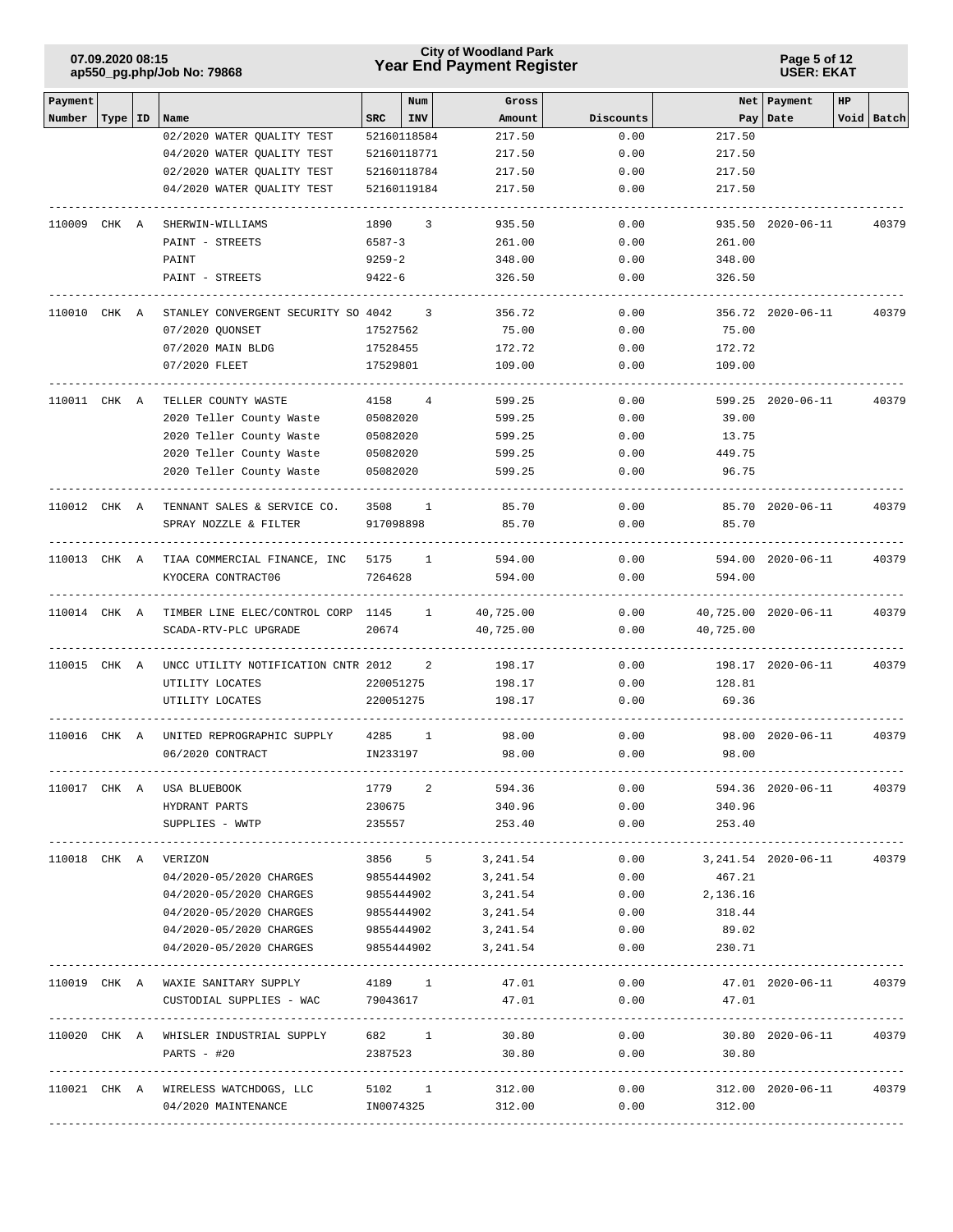# **Year End Payment Register City of Woodland Park 07.09.2020 08:15**

**Page 6 of 12 USER: EKAT**

| Payment      |           |   |                                         |            | Num        | Gross              |                            | Net        | Payment                      | HP |            |
|--------------|-----------|---|-----------------------------------------|------------|------------|--------------------|----------------------------|------------|------------------------------|----|------------|
| Number       | Type   ID |   | Name                                    | <b>SRC</b> | <b>INV</b> | Amount             | Discounts                  | Pay        | Date                         |    | Void Batch |
| 110022       | CHK       | Α | WOODLAND PARK SCHOOL DIST RE-2 1262     |            | 1          | 173,094.35         | 0.00                       |            | 173,094.35 2020-06-11        |    | 40379      |
|              |           |   | 04/2020 SALES TAX                       | 06082020   |            | 173,094.35         | 0.00                       | 173,094.35 |                              |    |            |
| 110023 CHK A |           |   | ZIONS FIRST NATIONAL BANK               | 2459       | 2          | 3,000.00           | 0.00                       |            | 3,000.00 2020-06-11          |    | 40379      |
|              |           |   | ANNUAL AGENET FEE - 2020                | 5902       |            | 1,000.00           | 0.00                       | 1,000.00   |                              |    |            |
|              |           |   | ANNUAL TRUSTEE FEE 2020                 | 5910       |            | 2,000.00           | 0.00                       | 2,000.00   |                              |    |            |
|              |           |   |                                         |            |            |                    |                            |            |                              |    |            |
| 18           | CCRD A    |   | VECTRA BANK COLORADO                    | 4705       | 3          | 5,304.00           | 0.00                       |            | 5,304.00 2020-06-14 HP       |    | 40462      |
|              |           |   | Visa May 2020                           | 053120     |            | 5,304.00           | 0.00                       | 5,197.10   |                              |    |            |
|              |           |   | Visa May 2020                           | 053120     |            | 5,304.00           | 0.00                       | 76.96      |                              |    |            |
|              |           |   | Visa May 2020                           | 053120     |            | 5,304.00           | 0.00                       | 29.94      |                              |    |            |
|              |           |   |                                         |            |            |                    |                            |            |                              |    |            |
| 110024 CHK A |           |   | BADGER METER INC                        | 4278       | 4          | 5,160.86           | 0.00                       |            | 5,160.86 2020-06-18          |    | 40404      |
|              |           |   | Badger Meter                            | 1366326    |            | 884.71             | 0.00                       | 884.71     |                              |    |            |
|              |           |   | CELLULAR LITE SERVICE UNIT              | 1366650    |            | 9.79               | 0.00                       | 9.79       |                              |    |            |
|              |           |   | Badger Meter                            | 1367234    |            | 2,342.18           | 0.00                       | 2,342.18   |                              |    |            |
|              |           |   | Badger Meter                            | 80054106   |            | 1,924.18           | 0.00                       | 1,924.18   |                              |    |            |
|              |           |   |                                         |            |            |                    |                            |            |                              |    |            |
| 110025 CHK A |           |   | BATTERIES PLUS - 091                    | 2133       | 2          | 273.97             | 0.00                       |            | 273.97 2020-06-18            |    | 40404      |
|              |           |   | RECYCLE SERVICE                         | P24864690  |            | 178.12             | 0.00                       | 178.12     |                              |    |            |
|              |           |   | BATTERIES - WTP                         | P27559698  |            | 95.85              | 0.00                       | 95.85      |                              |    |            |
| 110026 CHK A |           |   | BLUETARP FINANCIAL                      | 4474       | 1          | 18.39              | 0.00                       |            | 18.39 2020-06-18             |    | 40404      |
|              |           |   | CHARGER - WWTP                          | 45150515   |            | 18.39              | 0.00                       | 18.39      |                              |    |            |
|              |           |   |                                         |            |            |                    |                            |            |                              |    |            |
| 110027 CHK A |           |   | BRIAN E. BUNDY                          | 5208       | 1          | 588.00             | 0.00                       |            | 588.00 2020-06-18 VOID 40404 |    |            |
|              |           |   | ACCT. SUPPORT SERVICE 5/8-5/29 06122020 |            |            | 588.00             | 0.00                       | 588.00     |                              |    |            |
| 110028 CHK A |           |   | CASELLE INC                             | 2356       | 2          | 498.00             | 0.00                       |            | 498.00 2020-06-18            |    | 40404      |
|              |           |   | 07/2020 CONTRACT                        | 102502     |            | 498.00             | 0.00                       | 174.30     |                              |    |            |
|              |           |   | 07/2020 CONTRACT                        | 102502     |            | 498.00             | 0.00                       | 323.70     |                              |    |            |
| 110029 CHK A |           |   | CINTAS CORPORATION NO 2                 | 4977       | 1          | 61.80              | 0.00                       |            | 61.80 2020-06-18             |    | 40404      |
|              |           |   |                                         |            |            | 61.80              | 0.00                       | 61.80      |                              |    |            |
|              |           |   | UNIFORMS - FLEET                        | 4052398978 |            |                    |                            |            |                              |    |            |
| 110030 CHK A |           |   | CINTAS FIRE PROTECTION                  | 3604       | 1          | 507.46             | 0.00                       |            | 507.46 2020-06-18            |    | 40404      |
|              |           |   | FIRE EXTINGUISHER INSPECTION            | OF47554132 |            | 507.46             | 0.00                       | 507.46     |                              |    |            |
|              |           |   |                                         |            |            |                    |                            |            |                              |    |            |
|              |           |   | 110031 CHK A COLORADO ANALYTICAL LAB    | 4028 2     |            | 234.00             | 0.00                       |            | 234.00 2020-06-18            |    | 40404      |
|              |           |   | LAB SERVICES - WWTP                     | 200602043  |            | 122.00             | 0.00                       | 122.00     |                              |    |            |
|              |           |   | LAB SERVICES - WWTP                     | 200602044  |            | 112.00             | 0.00                       | 112.00     |                              |    |            |
|              |           |   | 110032 CHK A COLORADO CANYON SIGNS      | 115 2      |            | 345.00             | 0.00                       |            | 345.00 2020-06-18            |    | 40404      |
|              |           |   | SIGNAGE                                 | 21211      |            | 40.00              | 0.00                       | 40.00      |                              |    |            |
|              |           |   | CITY LOGOS                              | 21279      |            | 305.00             | 0.00                       | 305.00     |                              |    |            |
|              |           |   |                                         |            |            |                    |                            |            |                              |    |            |
|              |           |   | 110033 CHK A CONROY'S PLUS ONE INC      | 4918 1     |            | 250.00             | 0.00                       |            | 250.00 2020-06-18            |    | 40404      |
|              |           |   | #64 REPAIR<br>-----------------         | 79026      |            | 250.00             | 0.00<br>------------------ | 250.00     |                              |    |            |
|              |           |   | 110034 CHK A CORE & MAIN LP             | 4980 2     |            | 145.28             | 0.00                       |            | 145.28 2020-06-18            |    | 40404      |
|              |           |   | $O-RINGS - F/S$                         | M426089    |            | 4.31               | 0.00                       | 4.31       |                              |    |            |
|              |           |   | CURB BOX - $F/S$                        | M426102    |            | 140.97             | 0.00                       | 140.97     |                              |    |            |
|              |           |   |                                         |            |            |                    |                            |            |                              |    |            |
|              |           |   | 110035 CHK A CPS DISTRIBUTORS, INC      |            |            | 194 2 175.11       |                            | 0.00       | 175.11 2020-06-18            |    | 40404      |
|              |           |   | STOCK PURCHASE - B&G                    |            |            | 03423346-001 77.72 | 0.00                       | 77.72      |                              |    |            |
|              |           |   | STOCK PURCHASES                         |            |            | 03437468-001 97.39 | 0.00                       | 97.39      |                              |    |            |
|              |           |   |                                         |            |            |                    |                            |            |                              |    |            |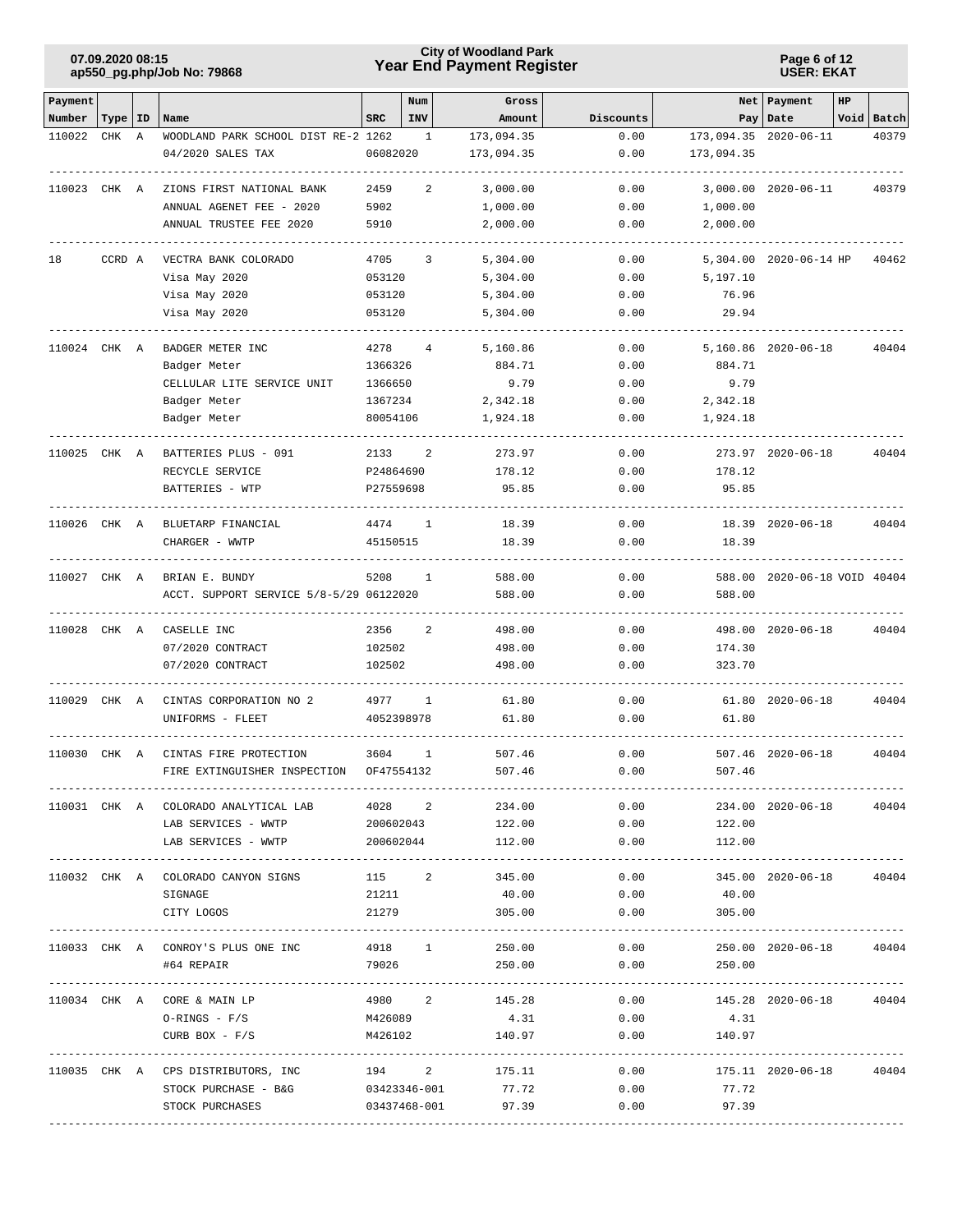# **Year End Payment Register City of Woodland Park 07.09.2020 08:15**

**Page 7 of 12 USER: EKAT**

| Payment      |           |   |                                                                                         |            | Num           | Gross                  |           |                               | Net   Payment                  | HP |            |
|--------------|-----------|---|-----------------------------------------------------------------------------------------|------------|---------------|------------------------|-----------|-------------------------------|--------------------------------|----|------------|
| Number       | Type   ID |   | Name                                                                                    | <b>SRC</b> | INV           | Amount                 | Discounts |                               | Pay   Date                     |    | Void Batch |
| 110036       | CHK       | A | DISCOVERY BENEFITS                                                                      | 3877       | 1             | 168.00                 | 0.00      | 168.00                        | $2020 - 06 - 18$               |    | 40404      |
|              |           |   | 05/2020 COBRA/FSA                                                                       |            | 0001163971-IN | 168.00                 | 0.00      | 168.00                        |                                |    |            |
| 110037 CHK A |           |   | DOCUMART COPIES & PRINTING                                                              | 3252       | 1             | 20.00                  | 0.00      |                               | 20.00 2020-06-18               |    | 40404      |
|              |           |   | BUSINESS CARDS - WADHAM                                                                 | 362992     |               | 20.00                  | 0.00      | 20.00                         |                                |    |            |
|              |           |   |                                                                                         |            |               |                        |           |                               |                                |    |            |
|              |           |   | 110038 CHK A DYEKMAN TROPHIES, INC.                                                     | 232        | 1             | 466.11                 | 0.00      |                               | 466.11 2020-06-18              |    | 40404      |
|              |           |   | PLAQUE - EMPL. OF THE QUARTER 80807                                                     |            |               | 466.11                 | 0.00      | 466.11                        |                                |    |            |
| 110039 CHK A |           |   | EL PASO CTY HEALTH DEPT LAB                                                             | 241        | $\mathbf{1}$  | 252.00                 | 0.00      |                               | 252.00 2020-06-18              |    | 40404      |
|              |           |   | BACTERIOLOGICAL TESTS                                                                   | 43020      |               | 252.00                 | 0.00      | 252.00                        |                                |    |            |
|              |           |   |                                                                                         |            |               |                        |           |                               |                                |    |            |
| 110040 CHK A |           |   | ENGER, JANE                                                                             | 3876       | 1             | 75.00                  | 0.00      |                               | 75.00 2020-06-18               |    | 40404      |
|              |           |   | INSTRUCTOR - P&R                                                                        | 06102020   |               | 75.00                  | 0.00      | 75.00                         |                                |    |            |
| 110041 CHK A |           |   | FARIS MACHINERY CO.                                                                     | 1712       | $\mathbf{1}$  | 1,616.38               | 0.00      |                               | 1,616.38 2020-06-18            |    | 40404      |
|              |           |   | WATER PUMP                                                                              | A13165     |               | 1,616.38               | 0.00      | 1,616.38                      |                                |    |            |
|              |           |   |                                                                                         |            |               |                        |           |                               |                                |    |            |
| 110042 CHK A |           |   | FISHER SCIENTIFIC                                                                       | 258        | $\mathbf{1}$  | 320.70                 | 0.00      |                               | 320.70 2020-06-18              |    | 40404      |
|              |           |   | SUPPLIES - WWTP                                                                         | 7656377    |               | 320.70                 | 0.00      | 320.70                        |                                |    |            |
|              |           |   |                                                                                         |            |               |                        |           |                               |                                |    |            |
| 110043 CHK A |           |   | FRED'S TOWING, LLC                                                                      | 4254       | 2             | 420.30                 | 0.00      |                               | 420.30 2020-06-18              |    | 40404      |
|              |           |   | TOWING - B&G #15                                                                        | 2002071550 |               | 157.50                 | 0.00      | 157.50                        |                                |    |            |
|              |           |   | TOW VEH. #1                                                                             | 2003191715 |               | 262.80                 | 0.00      | 262.80                        |                                |    |            |
| 110044 CHK A |           |   | GRAINGER INC.                                                                           | 282        | 3             | 573.29                 | 0.00      |                               | 573.29 2020-06-18              |    | 40404      |
|              |           |   | SUPPLIES - WWTP                                                                         | 9534432134 |               | 37.84                  | 0.00      | 37.84                         |                                |    |            |
|              |           |   | PUMP - WWTP                                                                             | 9539491200 |               | 484.00                 | 0.00      | 484.00                        |                                |    |            |
|              |           |   | ENGINE OIL-WWTP                                                                         | 9548548560 |               | 51.45                  | 0.00      | 51.45                         |                                |    |            |
| 110045 CHK A |           |   | IMAGE BEARERS CLEANING LLC                                                              | 5082       | $\mathbf{1}$  | 4,212.00               | 0.00      |                               | 4, 212.00 2020-06-18           |    | 40404      |
|              |           |   | Cleaning Contract                                                                       | 2421       |               | 4,212.00               | 0.00      | 4,212.00                      |                                |    |            |
|              |           |   |                                                                                         |            |               |                        |           |                               |                                |    |            |
| 110046 CHK A |           |   | IREA                                                                                    | 343        | 3             | 12,359.27              | 0.00      |                               | 12,359.27 2020-06-18           |    | 40404      |
|              |           |   | 05/2020 CHARGES                                                                         | 060120B    |               | 12,359.27              | 0.00      | 7,821.95                      |                                |    |            |
|              |           |   | 05/2020 CHARGES                                                                         | 060120B    |               | 12,359.27              | 0.00      | 2,985.76                      |                                |    |            |
|              |           |   | 05/2020 CHARGES                                                                         | 060120B    |               | 12,359.27              | 0.00      | 1,551.56                      |                                |    |            |
|              |           |   | 110047 CHK A KUBWATER RESOURCES INC                                                     |            |               | 4643 1 2,433.91        | 0.00      | 2,433.91  2020-06-18  40404   | ------------------------------ |    |            |
|              |           |   | COMPOST SUPPLIES - WWTP                                                                 | 09598      |               | 2,433.91               | 0.00      | 2,433.91                      |                                |    |            |
|              |           |   |                                                                                         |            |               |                        |           |                               |                                |    |            |
|              |           |   | 110048 CHK A L.N. CURTIS & SONS                                                         |            | 5123 2        | 48.35                  | 0.00      |                               | 48.35 2020-06-18               |    | 40404      |
|              |           |   | UNIFORM - WPPD                                                                          |            |               | INV392315 19.00        |           | $0.00$ 19.00                  |                                |    |            |
|              |           |   | UNIFORM - WPPD                                                                          |            |               | INV393366 29.35        | 0.00      | 29.35                         |                                |    |            |
|              |           |   | 110049 CHK A LAWSON PRODUCTS, INC.                                                      | 2935 1     |               | 66.68                  | 0.00      |                               | 66.68 2020-06-18               |    | 40404      |
|              |           |   | CLEANER - STREETS                                                                       | 9307627700 |               | 66.68                  | 0.00      | 66.68                         |                                |    |            |
|              |           |   |                                                                                         |            |               |                        |           |                               |                                |    |            |
|              |           |   | 110050 CHK A LEWAN & ASSOCIATES, INC. 398 1<br>06/2020-07/2020 USAGE 1N1077191 1,226.78 |            |               | 1,226.78               | 0.00      |                               | 1,226.78 2020-06-18 40404      |    |            |
|              |           |   |                                                                                         |            |               |                        | 0.00      | 1,226.78                      |                                |    |            |
|              |           |   | 110051 CHK A LEXIS NEXIS ACCURINT                                                       |            |               | 3379 1 30.00           |           | $0.00$ 30.00 2020-06-18 40404 |                                |    |            |
|              |           |   | 05/2020 CONTRACT FEE                                                                    |            |               | 1209360-20200531 30.00 |           | $0.00$ 30.00                  |                                |    |            |
|              |           |   |                                                                                         |            |               |                        |           |                               |                                |    |            |
|              |           |   | 110052 CHK A MCCANDLESS TRUCK CENTER LLC                                                |            |               | 2792 2 522.86          | 0.00      |                               | 522.86 2020-06-18              |    | 40404      |
|              |           |   | VEH #41                                                                                 |            |               | P103061772:01 148.86   | 0.00      | 148.86                        |                                |    |            |
|              |           |   | VEH #32                                                                                 |            | S103013845:01 | 374.00                 | 0.00      | 374.00                        |                                |    |            |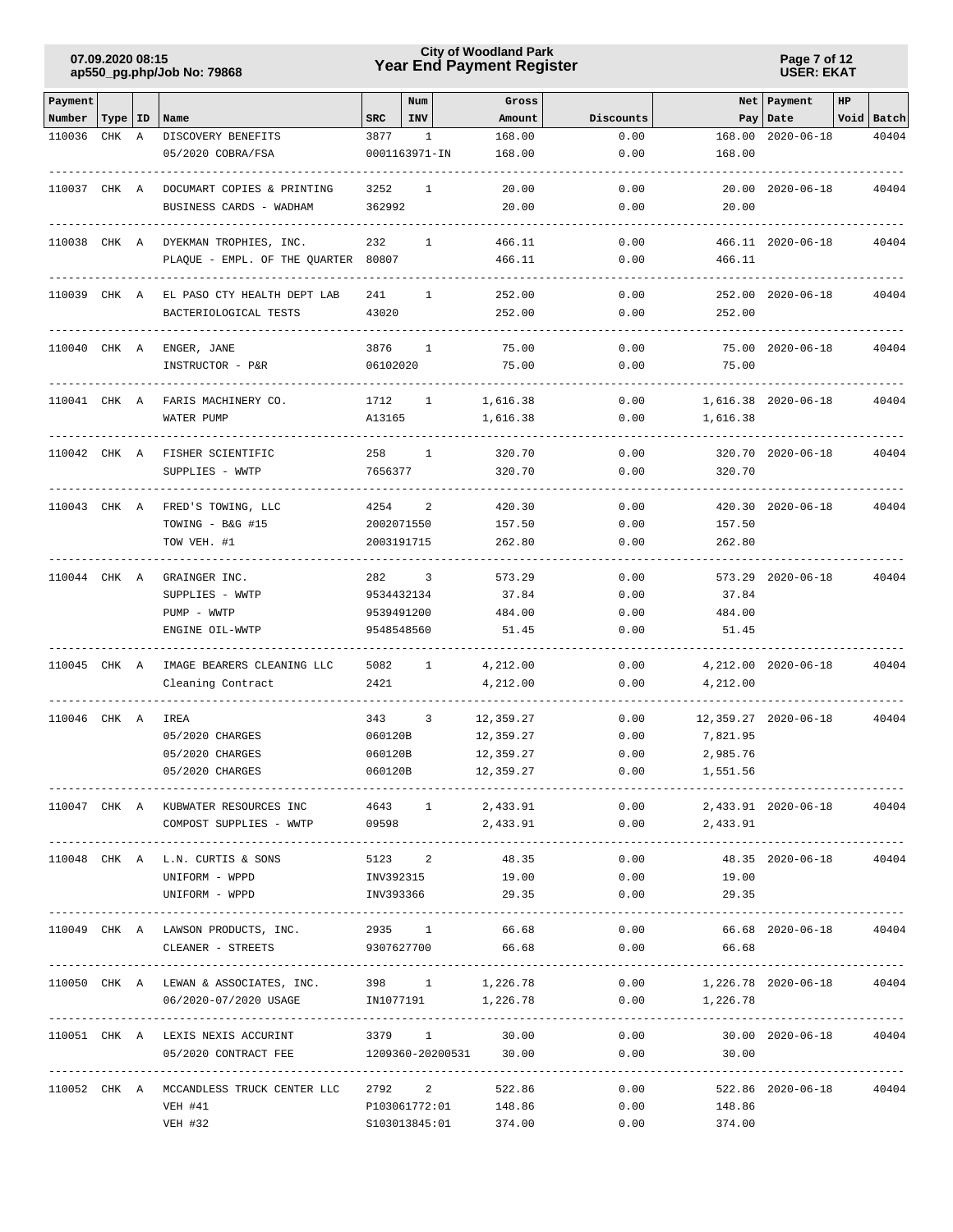# **Year End Payment Register City of Woodland Park 07.09.2020 08:15**

**Page 8 of 12 USER: EKAT**

| Payment      |           |                                                   |              | Num          | Gross              |                                   |                                            | Net Payment             | HP |            |
|--------------|-----------|---------------------------------------------------|--------------|--------------|--------------------|-----------------------------------|--------------------------------------------|-------------------------|----|------------|
| Number       | Type   ID | Name                                              | <b>SRC</b>   | INV          | Amount             | Discounts                         |                                            | Pay Date                |    | Void Batch |
|              |           |                                                   |              |              |                    |                                   |                                            |                         |    |            |
| 110053 CHK A |           | KELLY GERSZEWSKI                                  | $\mathbf{1}$ | $\mathbf{1}$ | 82.50              | 0.00                              |                                            | 82.50 2020-06-18        |    | 40404      |
|              |           | CANCELLATION OF EVENT-COVID-19 06102020           |              |              | 82.50              | 0.00                              | 82.50                                      |                         |    |            |
| 110054 CHK A |           | LUKE ELLSWORTH                                    | $\mathbf{1}$ | $\mathbf{1}$ | 90.00              | 0.00                              |                                            | 90.00 2020-06-18        |    | 40404      |
|              |           | CDL PHYSICAL                                      | 061120       |              | 90.00              | 0.00                              | 90.00                                      |                         |    |            |
|              |           |                                                   |              |              |                    |                                   |                                            |                         |    |            |
| 110055 CHK A |           | DARRELL DOWNING                                   | $\mathbf{1}$ | 1            | 11.03              | 0.00                              |                                            | 11.03 2020-06-18        |    | 40404      |
|              |           | UTILITY REFUND                                    | 1870.02      |              | 11.03              | 0.00                              | 11.03                                      |                         |    |            |
|              |           |                                                   |              |              |                    |                                   |                                            |                         |    |            |
| 110056       | CHK A     | JOHN TAYLOR                                       | $\mathbf{1}$ | 3            | 72.82              | 0.00                              |                                            | 72.82 2020-06-18        |    | 40404      |
|              |           | UTILITY REFUND                                    | 4029.08      |              | 72.82              | 0.00                              | 21.75                                      |                         |    |            |
|              |           | UTILITY REFUND                                    | 4029.08      |              | 72.82              | 0.00                              | 47.86                                      |                         |    |            |
|              |           | UTILITY REFUND                                    | 4029.08      |              | 72.82              | 0.00                              | 3.21                                       |                         |    |            |
| 110057 CHK A |           | KIM MARKS                                         | $1 -$        | 1            | 19.62              | 0.00                              |                                            | 19.62 2020-06-18        |    | 40404      |
|              |           | UTILITY DEPOSIT REFUND                            | 4277.20      |              | 19.62              | 0.00                              | 19.62                                      |                         |    |            |
|              |           |                                                   |              |              |                    |                                   |                                            |                         |    |            |
| 110058 CHK A |           | WOODLAND WEST HOA                                 | $\mathbf{1}$ | $\mathbf{1}$ | 45.00              | 0.00                              |                                            | 45.00 2020-06-18        |    | 40404      |
|              |           | REFUND - P&R                                      | 502          |              | 45.00              | 0.00                              | 45.00                                      |                         |    |            |
|              |           |                                                   |              |              |                    |                                   |                                            |                         |    |            |
| 110059 CHK A |           | KATRINA & MIKE SCHAFFNER                          | $1 -$        | $\mathbf{1}$ | 61.31              | 0.00                              |                                            | 61.31 2020-06-18        |    | 40404      |
|              |           | UTILITY REFUND                                    | 5359.03      |              | 61.31              | 0.00                              | 61.31                                      |                         |    |            |
|              |           |                                                   |              |              |                    |                                   |                                            |                         |    |            |
| 110060 CHK A |           | GOOSE CHASE ADVENTURES                            | $\mathbf{1}$ | $\mathbf{1}$ | 499.00             | 0.00                              |                                            | 499.00 2020-06-18       |    | 40404      |
|              |           | NON PROFIT GAME LICENSE                           | 89007        |              | 499.00             | 0.00                              | 499.00                                     |                         |    |            |
| 110061 CHK A |           | MUNICIPAL TREATMENT EQUIPMENT 451                 |              | $\mathbf{1}$ | 184.28             | 0.00                              |                                            | 184.28 2020-06-18       |    | 40404      |
|              |           | EQUIPMENT - WTP                                   | 19200        |              | 184.28             | 0.00                              | 184.28                                     |                         |    |            |
|              |           |                                                   |              |              |                    |                                   |                                            |                         |    |            |
| 110062 CHK A |           | MUTUAL OF OMAHA INSURANCE COMP 5128               |              | $\mathbf{1}$ | 4,327.41           | 0.00                              |                                            | 4, 327.41 2020-06-18    |    | 40404      |
|              |           | 06/2020 STD, LTD, LIFE INS.                       | 001088505796 |              | 4,327.41           | 0.00                              | 4,327.41                                   |                         |    |            |
|              |           |                                                   |              |              |                    |                                   |                                            |                         |    |            |
| 110063 CHK A |           | NORTHSTAR CHEMICAL CO. INC.                       | 2569         | $\mathbf{1}$ | 107.53             | 0.00                              |                                            | 107.53 2020-06-18       |    | 40404      |
|              |           | CUSTODIAL SUPPLIES - STREETS                      | 7670         |              | 107.53             | 0.00                              | 107.53                                     |                         |    |            |
| 110064 CHK A |           | PHIL LONG FORD                                    | 504          | 3            | 781.27             | 0.00                              |                                            | 781.27 2020-06-18       |    | 40404      |
|              |           | REPAIR #61                                        | 787632       |              | 473.96             | 0.00                              | 473.96                                     |                         |    |            |
|              |           | #61-REPAIR                                        | 787699       |              | 295.19             | 0.00                              | 295.19                                     |                         |    |            |
|              |           | REPAIR #61                                        | 787920       |              | 12.12              | 0.00                              | 12.12                                      |                         |    |            |
|              |           |                                                   |              |              |                    |                                   | --------------                             |                         |    |            |
|              |           | 110065 CHK A PITNEY BOWES GLOBAL FINANCIAL 2479 1 |              |              | 90.00              | 0.00                              |                                            | 90.00 2020-06-18        |    | 40404      |
|              |           | 06/2020 POSTAGE LEASE - WPPD 3311345162           |              |              | 90.00              | 0.00                              | 90.00                                      |                         |    |            |
|              |           | ----------------------------                      |              |              |                    |                                   |                                            |                         |    |            |
|              |           | 110066 CHK A QUADIENT FINANCE USA, INC            |              |              | 5204 1<br>500.00   | 0.00                              |                                            | 500.00 2020-06-18       |    | 40404      |
|              |           | POSTAGE METER REFILLL                             |              |              | 05282020<br>500.00 | 0.00                              | 500.00<br>-------------------------------- |                         |    |            |
|              |           | 110067 CHK A RAMPART SUPPLY, INC.                 | 528 3        |              | 606.58             | 0.00                              |                                            | 606.58 2020-06-18 40404 |    |            |
|              |           | PLUMBING SUPPLIES                                 | 2459434-00   |              | 97.81              | 0.00                              | 97.81                                      |                         |    |            |
|              |           | SUPPLIES - WTP                                    | 2478877-00   |              | 420.17             | 0.00                              | 420.17                                     |                         |    |            |
|              |           | SUPPLIES - WWTP                                   | 2482548-00   |              | 88.60              | 0.00                              | 88.60                                      |                         |    |            |
|              |           |                                                   |              |              |                    | --------------------------------- |                                            |                         |    |            |
|              |           | 110068 CHK A SCHUMACHER'S                         | 561 1        |              | 89.00              | 0.00                              |                                            | 89.00 2020-06-18        |    | 40404      |
|              |           | REPAIR #80                                        | 67671        |              | 89.00              | 0.00                              | 89.00                                      |                         |    |            |
|              |           |                                                   |              |              |                    |                                   |                                            |                         |    |            |
|              |           | 110069 CHK A SHERWIN-WILLIAMS                     | 1890         | 4            | 994.20             | 0.00                              |                                            | 994.20 2020-06-18       |    | 40404      |
|              |           | STRIPING - STREETS                                | $0255 - 9$   |              | 328.37             | 0.00                              | 328.37                                     |                         |    |            |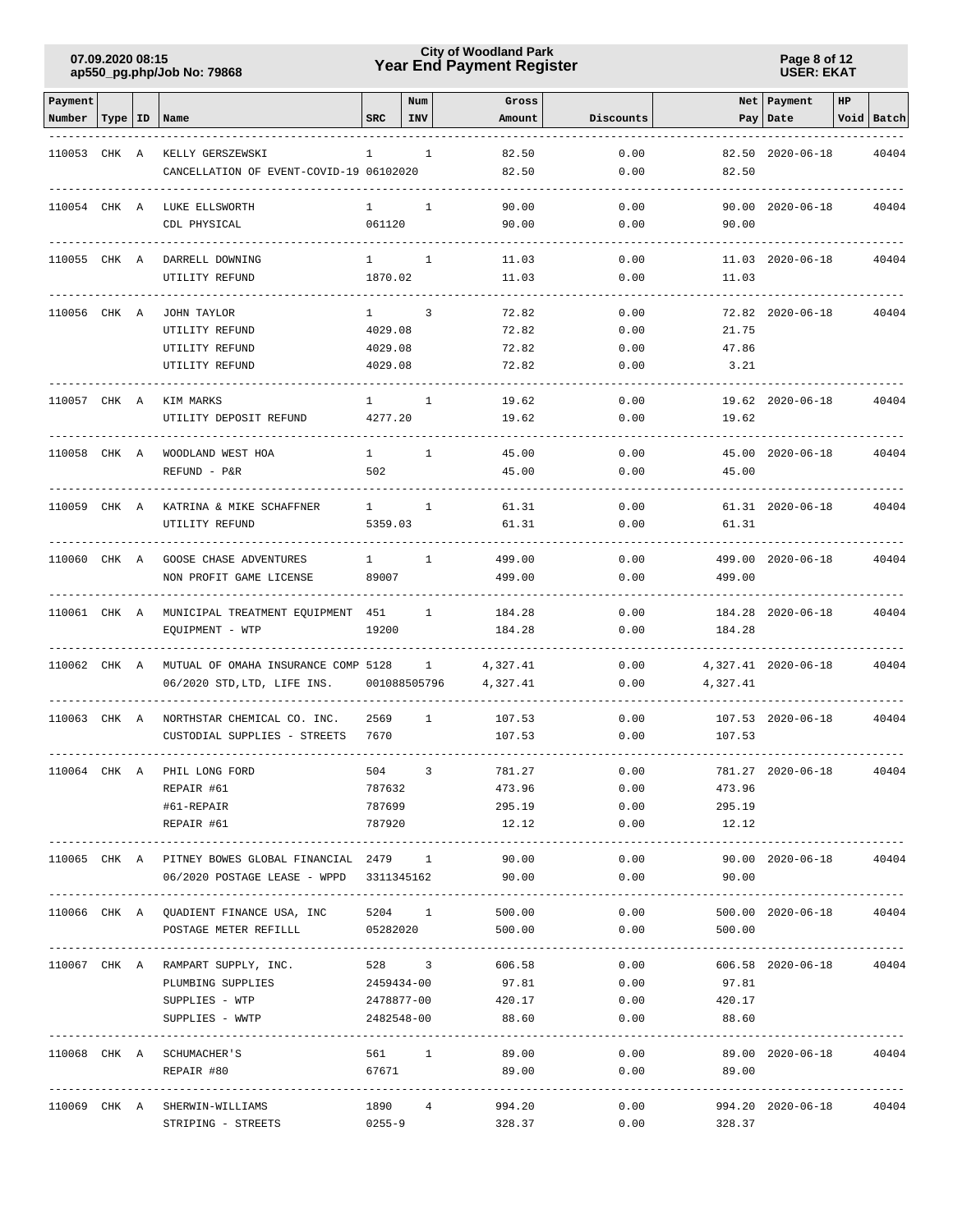# **Year End Payment Register City of Woodland Park 07.09.2020 08:15**

**Page 9 of 12 USER: EKAT**

| Payment      |           |                                                  |            | Num            | Gross      |           |                       | Net   Payment       | HP |            |
|--------------|-----------|--------------------------------------------------|------------|----------------|------------|-----------|-----------------------|---------------------|----|------------|
| Number       | Type   ID | Name                                             | SRC        | <b>INV</b>     | Amount     | Discounts |                       | Pay   Date          |    | Void Batch |
|              |           | PARKING LOT PAINT - STREETS                      | 6868-7     |                | 390.49     | 0.00      | 390.49                |                     |    |            |
|              |           | PAINT - STREETS                                  | 93114-1    |                | 215.36     | 0.00      | 215.36                |                     |    |            |
|              |           | PAINT - STREETS                                  | $9330 - 1$ |                | 59.98      | 0.00      | 59.98                 |                     |    |            |
|              |           |                                                  |            |                |            |           |                       |                     |    |            |
| 110070 CHK A |           | RED BARON CAR WASH                               | 4191       | 2              | 160.59     | 0.00      |                       | 160.59 2020-06-18   |    | 40404      |
|              |           | 05/2020 CHARGES                                  | 1670       |                | 160.59     | 0.00      | 148.59                |                     |    |            |
|              |           | 05/2020 CHARGES                                  | 1670       |                | 160.59     | 0.00      | 12.00                 |                     |    |            |
|              |           |                                                  |            |                |            |           |                       |                     |    |            |
| 110071 CHK A |           | TELLER COUNTY WASTE                              | 4158       | $\overline{4}$ | 612.50     | 0.00      |                       | 612.50 2020-06-18   |    | 40404      |
|              |           | 2020 Teller County Waste                         | 06052020   |                | 612.50     | 0.00      | 96.75                 |                     |    |            |
|              |           | 2020 Teller County Waste                         | 06052020   |                | 612.50     | 0.00      | 39.00                 |                     |    |            |
|              |           | 2020 Teller County Waste                         | 06052020   |                | 612.50     | 0.00      | 13.75                 |                     |    |            |
|              |           | 2020 Teller County Waste                         | 06052020   |                | 612.50     | 0.00      | 463.00                |                     |    |            |
|              |           |                                                  |            |                |            |           |                       |                     |    |            |
| 110072 CHK A |           | TITAN MACHINERY, INC.                            | 4438       | 3              | 1,788.00   | 0.00      |                       | 1,788.00 2020-06-18 |    | 40404      |
|              |           | REPAIR -                                         | 14055020GP |                | 420.00     | 0.00      | 420.00                |                     |    |            |
|              |           | REPAIR #23                                       | 14084613GP |                | 548.00     | 0.00      | 548.00                |                     |    |            |
|              |           | REPAIR #23                                       | 14103047GP |                | 820.00     | 0.00      | 820.00                |                     |    |            |
|              |           |                                                  |            |                |            |           |                       |                     |    |            |
| 110073 CHK A |           | USA BLUEBOOK                                     | 1779       | 2              | 359.34     | 0.00      |                       | 359.34 2020-06-18   |    | 40404      |
|              |           | THERMOMETER - WWTP                               | 244110     |                | 105.31     | 0.00      | 105.31                |                     |    |            |
|              |           | SULFURIC ACID - WWTP                             | 249937     |                | 254.03     | 0.00      | 254.03                |                     |    |            |
|              |           |                                                  |            |                |            |           |                       |                     |    |            |
| 110074 CHK A |           | VSP-VISION SERVICE PLAN                          | 664        | 1              | 908.47     | 0.00      |                       | 908.47 2020-06-18   |    | 40404      |
|              |           | 06/2020 VISION PLAN                              | 05182020   |                | 908.47     | 0.00      | 908.47                |                     |    |            |
|              |           |                                                  |            |                |            |           |                       |                     |    |            |
| 110075 CHK A |           | WASTE MANAGEMENT WOODLAND PARK 3004              |            | $\mathbf{1}$   | 221.28     | 0.00      |                       | 221.28 2020-06-18   |    | 40404      |
|              |           | 06/2020 TRASH SERVICE - WWTP                     |            | 0675348-2517-8 | 221.28     | 0.00      | 221.28                |                     |    |            |
|              |           |                                                  |            |                |            |           |                       |                     |    |            |
| 110076 CHK A |           | WHISLER INDUSTRIAL SUPPLY                        | 682        | 2              | 74.92      | 0.00      |                       | 74.92 2020-06-18    |    | 40404      |
|              |           | ADAPTER VEH #20                                  | 2385340    |                | 11.60      | 0.00      | 11.60                 |                     |    |            |
|              |           | SUPPLIES - STREETS                               | 2388472    |                | 63.32      | 0.00      | 63.32                 |                     |    |            |
|              |           |                                                  |            |                |            |           |                       |                     |    |            |
| 110079 CHK A |           | BRIAN E. BUNDY                                   | 5208       | $\mathbf{1}$   | 588.00     | 0.00      |                       | 588.00 2020-06-18   |    | 40471      |
|              |           | ACCT. SUPPORT SERVICE 5/8-5/29 06122020          |            |                | 588.00     | 0.00      | 588.00                |                     |    |            |
|              |           |                                                  |            |                |            |           |                       |                     |    |            |
| 110080 CHK A |           | ATTP TRANSWEST TRUCKS INC                        | 631        | $\mathbf{1}$   | 1,355.65   | 0.00      |                       | 1,355.65 2020-06-25 |    | 40475      |
|              |           | REPAIR - VEH #13                                 |            | 008P108484     | 1,355.65   | 0.00      | 1,355.65              |                     |    |            |
|              |           |                                                  |            |                |            |           |                       |                     |    |            |
|              |           | 110081 CHK A BURLAP BAG CLOTHING/BOOTS           | 1356 2     |                | 323.00     | 0.00      |                       | 323.00 2020-06-25   |    | 40475      |
|              |           | UNIFORM - B&G - GIDDENS 20-7489 133.00           |            |                |            | 0.00      | 133.00                |                     |    |            |
|              |           | UNIFORM - ST-HEINZELMAN                          |            | $20 - 7557$    | 190.00     | 0.00      | 190.00                |                     |    |            |
|              |           |                                                  |            |                |            |           |                       |                     |    |            |
|              |           | 110082 CHK A CACP COLO ASSOC/CHIEFS POLICE 153 1 |            |                | 600.00     | 0.00      |                       | 600.00 2020-06-25   |    | 40475      |
|              |           | CACP ANNUAL DUES                                 | 2446       |                | 600.00     | 0.00      | 600.00                |                     |    |            |
|              |           |                                                  |            |                |            |           |                       |                     |    |            |
|              |           | 110083 CHK A CHARGEPOINT, INC                    |            | 5218 1         | 3,378.00   | 0.00      |                       | 3,378.00 2020-06-25 |    | 40475      |
|              |           | EV CHARGING STATION-BERGSTROM #IN76257           |            |                | 3,378.00   | 0.00      | 3,378.00              |                     |    |            |
|              |           |                                                  |            |                |            |           |                       |                     |    |            |
|              |           | 110084 CHK A COLO STATE FOREST SERVICE 180 1     |            |                | 270.00     | 0.00      |                       | 270.00 2020-06-25   |    | 40475      |
|              |           | POLYMER - B&G                                    | 91431      |                | 270.00     | 0.00      | 270.00                |                     |    |            |
|              |           | ------------------                               |            |                |            |           |                       |                     |    |            |
|              |           | 110085 CHK A CORE & MAIN LP                      |            | 4980 1         | 1,853.28   | 0.00      |                       | 1,853.28 2020-06-25 |    | 40475      |
|              |           | $EQUIPMENT - F/S$                                | M424431    |                | 1,853.28   | 0.00      | 1,853.28              |                     |    |            |
|              |           |                                                  |            |                |            |           |                       |                     |    |            |
|              |           | 110086 CHK A DELL MARKETING LP                   | 1192 3     |                | 105,998.59 | 0.00      | 105,998.59 2020-06-25 |                     |    | 40475      |
|              |           | SERVER - CITY HALL                               |            | 10397364787    | 105,998.59 | 0.00      | 962.61                |                     |    |            |
|              |           |                                                  |            |                |            |           |                       |                     |    |            |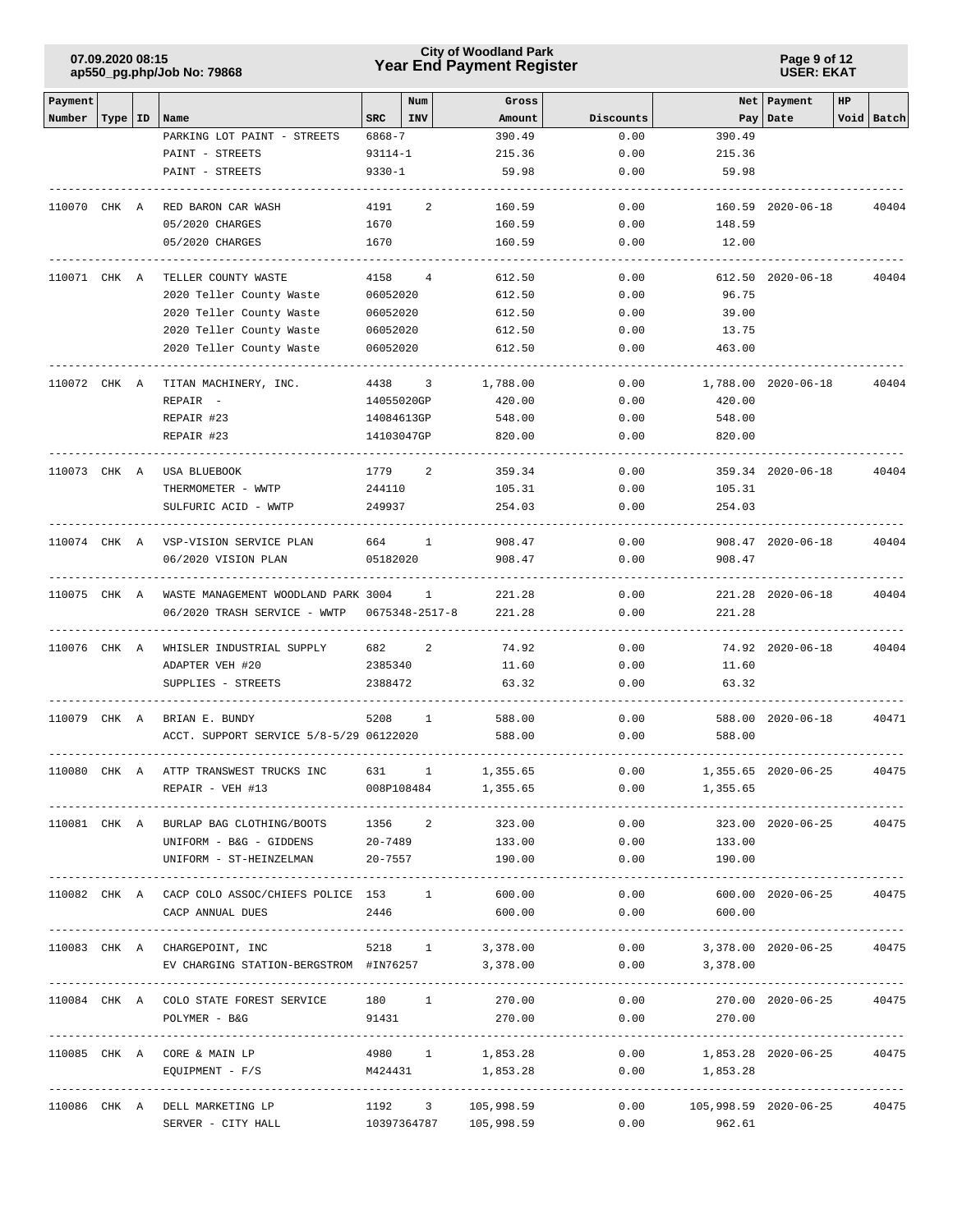# **Year End Payment Register City of Woodland Park 07.09.2020 08:15**

**Page 10 of 12 USER: EKAT**

| Payment           |           |                                                            |             | Num            | Gross      |           |                                        | Net   Payment         | HP |            |
|-------------------|-----------|------------------------------------------------------------|-------------|----------------|------------|-----------|----------------------------------------|-----------------------|----|------------|
| Number            | Type   ID | Name                                                       | <b>SRC</b>  | INV            | Amount     | Discounts |                                        | Pay Date              |    | Void Batch |
|                   |           | SERVER - CITY HALL                                         |             | 10397364787    | 105,998.59 | 0.00      | 962.62                                 |                       |    |            |
|                   |           | SERVER - CITY HALL                                         |             | 10397364787    | 105,998.59 | 0.00      | 104,073.36                             |                       |    |            |
| 110087 CHK A      |           | DOCUMART COPIES & PRINTING                                 | 3252        | $\mathbf{1}$   | 25.00      | 0.00      |                                        | 25.00 2020-06-25      |    | 40475      |
|                   |           | BUSINESS CARDS - DEJESUS                                   | 363136      |                | 25.00      | 0.00      | 25.00                                  |                       |    |            |
|                   |           |                                                            |             |                |            |           |                                        |                       |    |            |
|                   |           | 110088 CHK A DYEKMAN TROPHIES, INC.                        | 232         | $\mathbf{1}$   | 107.58     | 0.00      |                                        | 107.58 2020-06-25     |    | 40475      |
|                   |           | SERVICE AWARDS                                             | 80936       |                | 107.58     | 0.00      | 107.58                                 |                       |    |            |
|                   |           |                                                            |             |                |            |           |                                        |                       |    |            |
|                   |           | 110089 CHK A FARIS MACHINERY CO.                           | 1712        | $\mathbf{1}$   | 222.44     | 0.00      |                                        | 222.44 2020-06-25     |    | 40475      |
|                   |           | PARTS - STREETS                                            | A13186      |                | 222.44     | 0.00      | 222.44                                 |                       |    |            |
|                   |           |                                                            |             |                |            |           |                                        |                       |    |            |
| 110090 CHK A      |           | HARRELL'S INC                                              | 5104        | $\mathbf{1}$   | 334.83     | 0.00      |                                        | 334.83 2020-06-25     |    | 40475      |
|                   |           | CHEMICALS - B&G                                            |             | INV01377050    | 334.83     | 0.00      | 334.83                                 |                       |    |            |
| 110091 CHK A      |           | HISTORIC UTE INN                                           |             | 2179 1         | 191.84     | 0.00      |                                        | 191.84 2020-06-25     |    | 40475      |
|                   |           | COUNCIL RETREAT                                            | 08142027    |                | 191.84     | 0.00      | 191.84                                 |                       |    |            |
|                   |           |                                                            |             |                |            |           |                                        |                       |    |            |
| 110092 CHK A IREA |           |                                                            | 343         | 2              | 12,935.43  | 0.00      | 12,935.43 2020-06-25                   |                       |    | 40475      |
|                   |           | 06/2020 ELECTRICAL CHARGES                                 | 061520C     |                | 12,935.43  | 0.00      | 2,438.70                               |                       |    |            |
|                   |           | 06/2020 ELECTRICAL CHARGES                                 | 061520C     |                | 12,935.43  | 0.00      | 10,496.73                              |                       |    |            |
|                   |           |                                                            |             |                |            |           |                                        |                       |    |            |
|                   |           | 110093 CHK A IRON MOUNTAIN                                 | 1376        | $\overline{1}$ | 81.33      | 0.00      |                                        | 81.33 2020-06-25      |    | 40475      |
|                   |           | RECORDS RETRIEVAL - CITY HALL CRWD635                      |             |                | 81.33      | 0.00      | 81.33                                  |                       |    |            |
| 110094 CHK A      |           | KIEWIT INFRASTRUCTURE CO                                   |             | 4850 1         | 251,405.63 | 0.00      |                                        | 251,405.63 2020-06-25 |    | 40475      |
|                   |           | EVERGREEN HEIGHTS                                          | 05302020    |                | 251,405.63 | 0.00      | 251,405.63                             |                       |    |            |
|                   |           |                                                            |             |                |            |           |                                        |                       |    |            |
| 110095 CHK A      |           | L.N. CURTIS & SONS                                         | 5123        | 6              | 1,190.57   | 0.00      |                                        | 1,190.57 2020-06-25   |    | 40475      |
|                   |           | UNIFORM - WPPD                                             | INV394673   |                | 483.00     | 0.00      | 483.00                                 |                       |    |            |
|                   |           | UNIFORM - WPPD                                             | INV395167   |                | 59.90      | 0.00      | 59.90                                  |                       |    |            |
|                   |           | UNIFORM - WPPD                                             | INV395193   |                | 84.15      | 0.00      | 84.15                                  |                       |    |            |
|                   |           | UNIFORMS - WPPD                                            | INV395522   |                | 393.84     | 0.00      | 393.84                                 |                       |    |            |
|                   |           | UNIFORM - WPPD                                             | INV395809   |                | 39.00      | 0.00      | 39.00                                  |                       |    |            |
|                   |           | UNIFORM - WPPD                                             | INV396472   |                | 130.68     | 0.00      | 130.68                                 |                       |    |            |
|                   |           |                                                            | 2935        | 1              | 641.85     | 0.00      |                                        | 641.85 2020-06-25     |    | 40475      |
|                   |           | 110096 CHK A LAWSON PRODUCTS, INC.<br>NITROLE GLOVES - B&G | 9307630998  |                | 641.85     | 0.00      | 641.85                                 |                       |    |            |
|                   |           |                                                            |             |                |            |           |                                        |                       |    |            |
|                   |           | 110097 CHK A PEARSONS MINISTRIES INTERNATIO 1 1            |             |                | 750.00     | 0.00      |                                        | 750.00 2020-06-25     |    | 40475      |
|                   |           | CANCELLATION COVID-19                                      | 04052020    |                | 750.00     | 0.00      | 750.00                                 |                       |    |            |
|                   |           |                                                            |             |                |            |           |                                        |                       |    |            |
|                   |           | 110098 CHK A LINDSEY MANNIX                                |             | $1 \quad 1$    | 266.00     | 0.00      |                                        | 266.00 2020-06-25     |    | 40475      |
|                   |           | COVID-19 CANCELLATION                                      | 06112020    |                | 266.00     | 0.00      | 266.00                                 |                       |    |            |
|                   |           |                                                            |             |                |            |           |                                        |                       |    |            |
|                   |           | 110099 CHK A BUD'S MUFFLER                                 |             | $1 \quad 1$    | 220.07     | 0.00      |                                        | 220.07 2020-06-25     |    | 40475      |
|                   |           | LABOR & PARTS                                              | 110044      |                | 220.07     | 0.00      | 220.07<br>-------------                |                       |    |            |
|                   |           | 110100 CHK A VAROON WALTON                                 | $1 \quad 1$ |                | 13.14      | 0.00      |                                        | 13.14 2020-06-25      |    | 40475      |
|                   |           | UTILITY REFUND                                             | 128.02      |                | 13.14      | 0.00      | 13.14                                  |                       |    |            |
|                   |           |                                                            |             |                |            |           |                                        |                       |    |            |
|                   |           | 110101 CHK A IAN NARAIN                                    | $1 \quad 1$ |                | 43.17      | 0.00      |                                        | 43.17 2020-06-25      |    | 40475      |
|                   |           | UTILITY REFUND                                             | 2358.01     |                | 43.17      | 0.00      | 43.17                                  |                       |    |            |
|                   |           |                                                            |             |                |            |           | -------------------------------------- |                       |    |            |
|                   |           | 110102 CHK A GLENDA ADAMS                                  |             | $1 \quad 1$    | 31.67      | 0.00      |                                        | 31.67 2020-06-25      |    | 40475      |
|                   |           | UTILITY REFUND                                             | 4556.02     |                | 31.67      | 0.00      | 31.67                                  |                       |    |            |
|                   |           |                                                            |             |                |            |           |                                        |                       |    |            |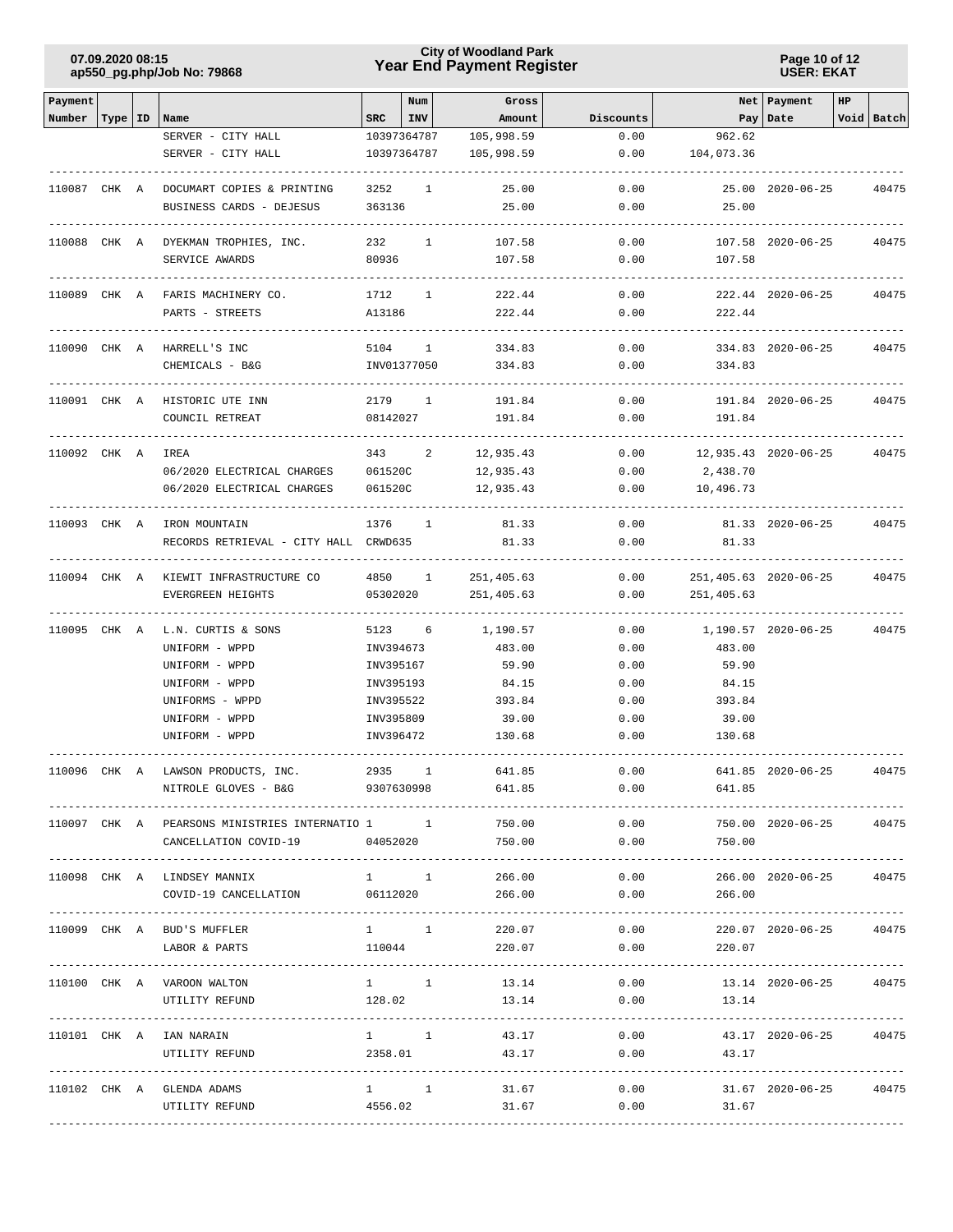# **Year End Payment Register City of Woodland Park 07.09.2020 08:15**

**Page 11 of 12 USER: EKAT**

| Payment      |           |   |                                                     |              | Num          | Gross           |                                            |                           | Net Payment             | HP |            |
|--------------|-----------|---|-----------------------------------------------------|--------------|--------------|-----------------|--------------------------------------------|---------------------------|-------------------------|----|------------|
| Number       | Type   ID |   | Name                                                | <b>SRC</b>   | INV          | Amount          | Discounts                                  |                           | Pay   Date              |    | Void Batch |
| 110103       | CHK       | A | JUDY FOSBURGH                                       | $\mathbf{1}$ | 1            | 90.00           | 0.00                                       | 90.00                     | $2020 - 06 - 25$        |    | 40475      |
|              |           |   | REFUND - P&R                                        | 503A         |              | 90.00           | 0.00                                       | 90.00                     |                         |    |            |
|              |           |   |                                                     | $\mathbf{1}$ | 1            |                 | 0.00                                       |                           |                         |    |            |
| 110104 CHK A |           |   | NICOLE CURTIS<br>REFUND - WAC                       | 504          |              | 90.00<br>90.00  | 0.00                                       | 90.00                     | 90.00 2020-06-25        |    | 40475      |
|              |           |   |                                                     |              |              |                 |                                            |                           |                         |    |            |
| 110105 CHK A |           |   | MUTUAL OF OMAHA INSURANCE COMP 5128                 |              | $\mathbf{1}$ | 3,897.34        | 0.00                                       |                           | 3,897.34 2020-06-25     |    | 40475      |
|              |           |   | 07/2020 STD, LTD, LIFE                              | 001097186135 |              | 3,897.34        | 0.00                                       | 3,897.34                  |                         |    |            |
| 110106 CHK A |           |   | PETTY CASH - CITY HALL                              | 691          | 1            | 209.81          | 0.00                                       |                           | 209.81 2020-06-25       |    | 40475      |
|              |           |   | 06/2020 RECONCILIATION                              | 62520        |              | 209.81          | 0.00                                       | 209.81                    |                         |    |            |
| 110107 CHK A |           |   | PIKES PEAK AUTO BODY SPEC, INC 862                  |              | -1           | 199.00          | 0.00                                       |                           | 199.00 2020-06-25       |    | 40475      |
|              |           |   | WINDSHIELD REPAIR                                   | 20258        |              | 199.00          | 0.00                                       | 199.00                    |                         |    |            |
| 110108 CHK A |           |   | PROFESSIONAL POLICE SUPPLY                          | 4796         | 1            | 850.00          | 0.00                                       |                           | 850.00 2020-06-25       |    | 40475      |
|              |           |   | OFFICER HANDGUNS                                    | INV329212    |              | 850.00          | 0.00                                       | 850.00                    |                         |    |            |
| 110109 CHK A |           |   | SAFETY-KLEEN SYSTEMS, INC.                          | 555          | 4            | 8,374.33        | 0.00                                       |                           | 8, 374.33 2020-06-25    |    | 40475      |
|              |           |   | SOLVENT - FLEET                                     | 83206907     |              | 251.55          | 0.00                                       | 251.55                    |                         |    |            |
|              |           |   | CITY WIDE CHEMICAL CLEAN UP                         | 83240545     |              | 8,122.78        | 0.00                                       | 3,489.35                  |                         |    |            |
|              |           |   | CITY WIDE CHEMICAL CLEAN UP                         | 83240545     |              | 8,122.78        | 0.00                                       | 1,096.45                  |                         |    |            |
|              |           |   | CITY WIDE CHEMICAL CLEAN UP                         | 83240545     |              | 8,122.78        | 0.00                                       | 3,536.98                  |                         |    |            |
| 110110 CHK A |           |   | SAUER, DAVE                                         | 4835         | 1            | 207.89          | 0.00                                       |                           | 207.89 2020-06-25       |    | 40475      |
|              |           |   | UNIFORM REIMBURSEMENT-PB&G                          | 05302020     |              | 207.89          | 0.00                                       | 207.89                    |                         |    |            |
| 110111 CHK A |           |   | SGS ACCUTEST INC.                                   | 4859         | 1            | 217.50          | 0.00                                       |                           | 217.50 2020-06-25       |    | 40475      |
|              |           |   | 05/2020 WATER QUALITY TEST                          | 52160119565  |              | 217.50          | 0.00                                       | 217.50                    |                         |    |            |
| 110112 CHK A |           |   | SHERWIN-WILLIAMS                                    | 1890         | 2            | 1,517.88        | 0.00                                       |                           | 1,517.88 2020-06-25     |    | 40475      |
|              |           |   | RESTRIPING - STREETS                                | $0331 - 8$   |              | 1,302.88        | 0.00                                       | 1,302.88                  |                         |    |            |
|              |           |   | REPAIR - B&G                                        | 6165-8       |              | 215.00          | 0.00                                       | 215.00                    |                         |    |            |
| 110113 CHK A |           |   | SOLITUDE LAKE MANAGEMENT                            | 5073         | 2            | 792.80          | 0.00                                       |                           | 792.80 2020-06-25       |    | 40475      |
|              |           |   | 05/2020 POND MANAGEMENT                             | PI-A00399688 |              | 396.40          | 0.00                                       | 396.40                    |                         |    |            |
|              |           |   | 06/2020 POND MANAGEMENT                             | PI-A00417381 |              | 396.40          | 0.00                                       | 396.40                    |                         |    |            |
|              |           |   | 110114 CHK A STATUS: CODE 4, INC 5101 1 540.00      |              |              |                 |                                            | 0.00                      | 540.00 2020-06-25 40475 |    |            |
|              |           |   | EMPLOYEE SERVICES - WPPD 35                         |              |              | 540.00          | 0.00                                       | 540.00                    |                         |    |            |
|              |           |   | 110115 CHK A THOMAS HOFF & ASSOCIATES 4010 1 175.00 |              |              |                 | 0.00                                       |                           | 175.00 2020-06-25 40475 |    |            |
|              |           |   | POLICE PRE-EMPLOYMENT MVOICE03TH3931 175.00         |              |              |                 | 0.00                                       | 175.00                    |                         |    |            |
|              |           |   | 110116 CHK A USA BLUEBOOK                           |              |              |                 | $1779$ 1 87.80 0.00 87.80 2020-06-25 40475 |                           |                         |    |            |
|              |           |   | SANITIZER - WTP                                     |              |              | 256983 87.80    |                                            | $0.00$ 87.80              |                         |    |            |
|              |           |   | 110117 CHK A VERMEER SALES & SERVICE                |              |              | 2014 1 3,280.00 | 0.00                                       | 3,280.00 2020-06-25 40475 |                         |    |            |
|              |           |   | 2" Pneumatic Mole 30015031 3,280.00                 |              |              |                 | 0.00                                       | 3,280.00                  |                         |    |            |
|              |           |   | 110118 CHK A WALMART COMMUNITY                      | 668 3        |              | 505.41          | -------------------<br>0.00                |                           | 505.41 2020-06-25 40475 |    |            |
|              |           |   | 06/2020 CHARGES                                     | 6162020      |              | 505.41          | 0.00                                       | 60.35                     |                         |    |            |
|              |           |   | 06/2020 CHARGES                                     |              |              | 6162020 505.41  |                                            | $0.00$ 32.51              |                         |    |            |
|              |           |   | 06/2020 CHARGES                                     |              |              | 6162020 505.41  | 0.00                                       | 412.55                    |                         |    |            |
|              |           |   | 110119 CHK A WASTE MANAGEMENT WOODLAND PARK 3004 1  |              |              | 80.90           | 0.00                                       |                           | 80.90 2020-06-25        |    | 40475      |
|              |           |   |                                                     |              |              |                 | 0.00                                       | 80.90                     |                         |    |            |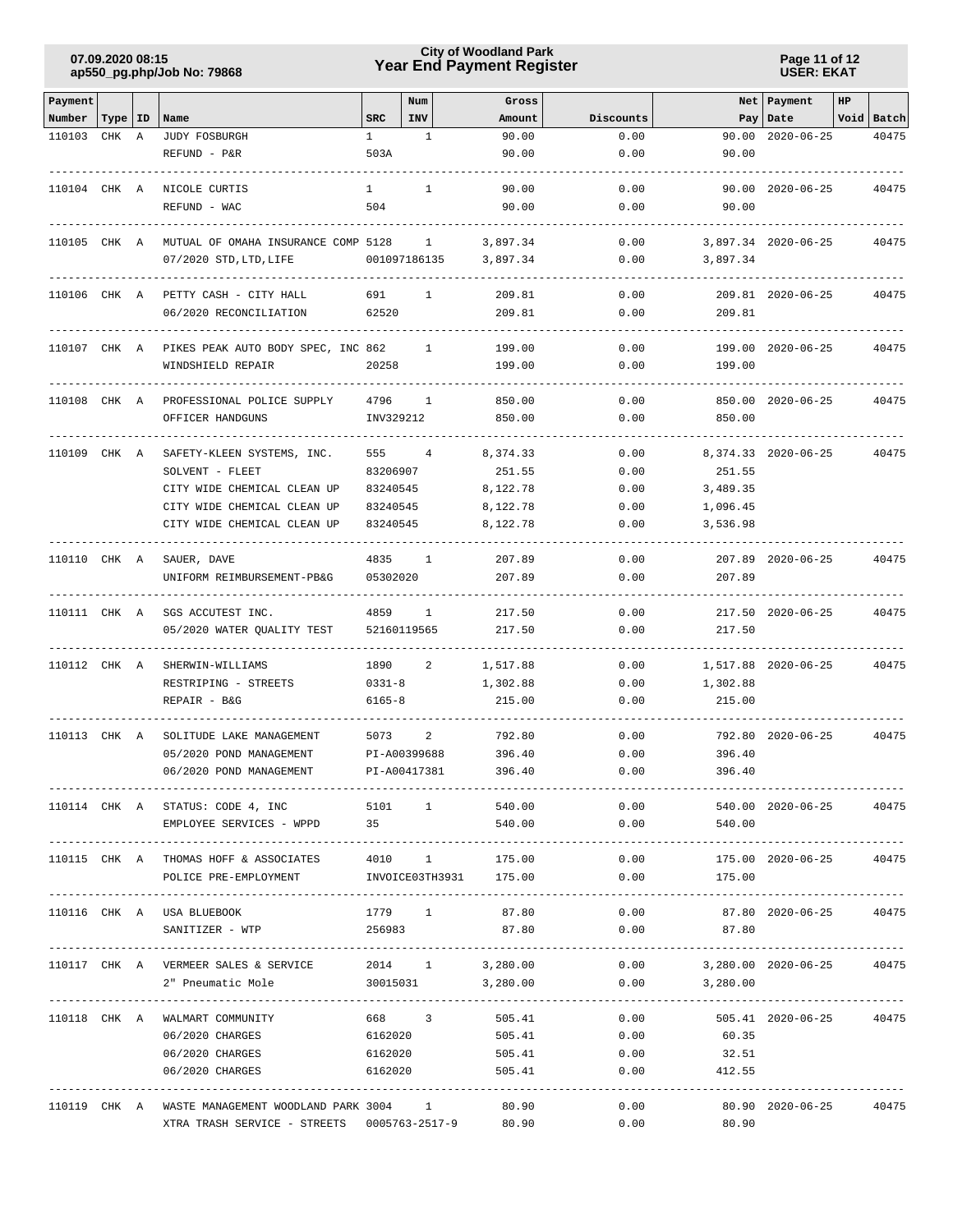# **Year End Payment Register City of Woodland Park 07.09.2020 08:15**

**Page 12 of 12 USER: EKAT**

| Payment                                                                             |        |   |                             |           | Num        | Gross    |           |          | Net   Payment          | <b>HP</b> |            |
|-------------------------------------------------------------------------------------|--------|---|-----------------------------|-----------|------------|----------|-----------|----------|------------------------|-----------|------------|
| Number                                                                              |        |   | Type   ID   Name            | SRC       | <b>INV</b> | Amount   | Discounts |          | Pay Date               |           | Void Batch |
|                                                                                     |        |   |                             |           |            |          |           |          |                        |           |            |
| 110120                                                                              | CHK    | A | WATERS CONSTRUCTION CO. INC | 670       | 2          | 592.49   | 0.00      | 592.49   | $2020 - 06 - 25$       |           | 40475      |
|                                                                                     |        |   | USE TAX REFUND - L33418     | L33418    |            | 318.52   | 0.00      | 318.52   |                        |           |            |
|                                                                                     |        |   | USE TAX REFUND-L44477       | L44477    |            | 273.97   | 0.00      | 273.97   |                        |           |            |
| 110121                                                                              |        |   |                             |           |            |          |           |          |                        |           | 40475      |
|                                                                                     | CHK A  |   | WAXIE SANITARY SUPPLY       | 4189 1    |            | 1,525.78 | 0.00      |          | 1,525.78 2020-06-25    |           |            |
|                                                                                     |        |   | CUSTODIAL SUPPLIES - B&G    | 79214481  |            | 1,525.78 | 0.00      | 1,525.78 |                        |           |            |
| 110122                                                                              | CHK A  |   | WIRELESS WATCHDOGS, LLC     | 5102      | $\sim$ 1   | 316.00   | 0.00      |          | 316.00 2020-06-25      |           | 40475      |
|                                                                                     |        |   | 05/2020 MAINTENANCE         | IN0075072 |            | 316.00   | 0.00      | 316.00   |                        |           |            |
|                                                                                     |        |   |                             |           |            |          |           |          |                        |           |            |
| 19                                                                                  | CCRD A |   | WEX BANK                    | 5187 1    |            | 7,108.67 | 0.00      |          | 7,108.67 2020-06-26 HP |           | 40463      |
|                                                                                     |        |   | Wex May 2020                | 65745219  |            | 7,108.67 | 0.00      | 7,108.67 |                        |           |            |
| 282<br>REGISTER TOTALS Checks: 177 Voids: 1<br>0.00<br>1,182,328.49<br>1,182,328.49 |        |   |                             |           |            |          |           |          |                        |           |            |